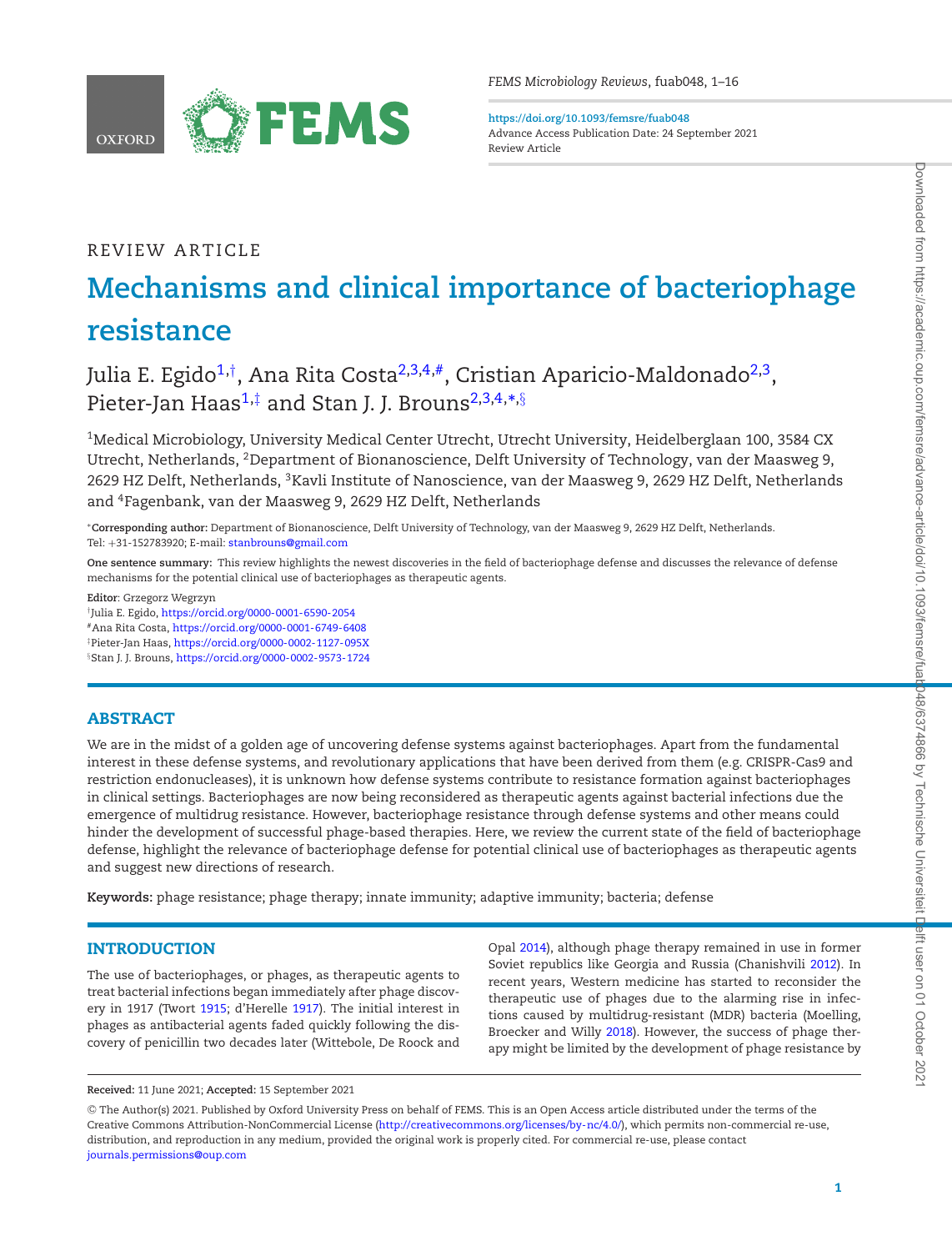bacteria, much akin to the resistance developed toward antibiotics. Recently, multiple mechanisms by which bacteria defend against phages have been uncovered (Doron *et al.* [2018;](#page-12-2) Gao *et al.* [2020\)](#page-12-3), some specific for certain species or strains, others more widespread. Unlike antibiotics, phages can adapt and/or deploy anti-defense systems of their own to overcome the defense mechanisms of bacteria (Iida *et al.* [1987;](#page-13-0) Atanasiu *et al.* [2002;](#page-11-0) Otsuka and Yonesaki [2012;](#page-14-1) Isaev *et al.* [2020;](#page-13-1) Malone *et al.* [2020;](#page-14-2) Mendoza *et al.* [2020;](#page-14-3) Wiegand *et al.* [2020\)](#page-15-2).

The evident complexity of phage–bacteria interactions needs to be considered for phage therapy to be implemented successfully (Roach and Debarbieux [2017\)](#page-14-4). It is unknown how defense systems contribute to and impact resistance formation against phages in clinical settings, and this could be a bottleneck in the development of successful phage-based therapies when left without consideration.

Here, we provide an overview of the current state of the field of natural and acquired phage resistance, highlight the relevance of phage defense for potential clinical use of phages as therapeutic agents and suggest new directions of research.

## **THE MULTISTEP PROCESS OF BACTERIOPHAGE INFECTION**

There are multiple families of bacteriophages, each with specific features that influence their process of infection of a bacterial host. For the purposes of this review, we will focus on phages belonging to the order *Caudovirales* (Fields, Knipe and Howley [1996\)](#page-12-4), which are known as tailed phages and are the most widely used in clinical applications (Wittebole, De Roock and Opal [2014\)](#page-15-1). Tailed phages have double-stranded DNA genomes and a structure made up of an icosahedral head and a tail, which usually incorporates receptor binding proteins (RBPs) such as tail spikes and tail fibers at the distal end (King [2012\)](#page-13-2). These elements are responsible for the first step of infection, i.e. recognition of specific receptors on the surface of bacteria, and subsequent adsorption of the phage (King [2012\)](#page-13-2). Phage receptors on the bacterial surface are typically peptide sequences or polysaccharides present on the bacterial cell wall, as well as protruding structures such as capsules, pili or flagella (Bertozzi Silva, Storms and Sauvageau [2016;](#page-11-1) Nobrega *et al.* [2018\)](#page-14-5). Phage attachment to the host surface often occurs first through a reversible interaction with a receptor, which is then followed by an irreversible binding event to the same or a second receptor (Bertozzi Silva, Storms and Sauvageau [2016\)](#page-11-1). Generally, phages recognize receptors with a great degree of specificity, meaning that the host range of a certain phage is often limited at the adsorption stage by the receptors available on the cell surface (de Jonge *et al.* [2019\)](#page-12-5).

Adsorption of the phage to its native receptor on the cell triggers ejection of the genetic material of the phage into the host cytoplasm. The mechanism of this complex phenomenon is not yet completely understood for many phage types, but in *Caudovirales* it commonly involves conformational changes of the phage triggered by binding of the phage RBPs to the receptor that result in the opening of the channel required for DNA release from the capsid (González-García et al. [2015;](#page-13-3) Wang et al. [2019\)](#page-15-3). In some phages, these conformational changes lead also to the ejection of the tape measure protein that reconfigures into a channel through which the genome translocates into the cell cytoplasm (Boulanger *et al.* [2008;](#page-11-2) Cumby *et al.* [2015;](#page-12-6) Taylor *et al.* [2016\)](#page-15-4). In phages with short tails (e.g. *Podoviridae*) proteins ejected together with the genome can work to form a similar channel for genome passage (Leptihn, Gottschalk and Kuhn [2016\)](#page-13-4). The forces behind phage genome ejection into the cell cytoplasm are still unclear, with different models proposed (Molineux and Panja [2013\)](#page-14-6). It seems that thermodynamic and compressing pressures cause the initial release of DNA (Smith *et al.* [2001\)](#page-15-5), with complete ejection being achieved by further hydrodynamic forces and/or bacterial proteins involved in transcription of the initial segment of the phage genome (Kemp, Gupta and Molineux [2004;](#page-13-5) Choi *et al.* [2008;](#page-12-7) Panja and Molineux [2010\)](#page-14-7).

If the infecting phage is obligately virulent, which is preferred for phage therapy applications (Drulis-Kawa *et al.* [2013;](#page-12-8) Petrovic Fabijan *et al.* [2020a\)](#page-14-8), the infection follows a lytic cycle once the phage genome is inside the cell. In this case, the phage hijacks the cellular machinery of the bacteria, shutting off the expression of host genes and achieving the replication of its genome and the expression of its own genes (De Smet *et al.* [2017\)](#page-12-9). For this purpose, some phages rely on the bacterial RNA polymerase (Hinton [2010\)](#page-13-6), while others encode and/or co-inject their own (Drobysheva *et al.* [2021\)](#page-12-10). The lytic cycle culminates with the expression of late genes, which encode structural proteins and proteins necessary for bacterial host lysis. This ultimately leads to the production of more viral particles that will in the end burst out of the host cell (Hobbs and Abedon [2016\)](#page-13-7). However, if the infecting phage is temperate, it may also follow a lysogenic cycle. In this case, the viral genome persists within the host cell, either introduced in the bacterial chromosome as a prophage or in the bacterial cytoplasm as a plasmid. The lysis–lysogeny decision may depend on peptide-based communication between the viruses (Erez *et al.* [2017\)](#page-12-11) or on host repressor genes that form part of a quorum-sensing system (Silpe and Bassler [2019\)](#page-15-6).

## **MECHANISMS OF PHAGE RESISTANCE**

Bacteria evade phage infections in different ways. Here, we classify different resistance mechanisms in three main categories:

- Receptor adaptations: random mutations or phenotypical variations in bacteria that result in decreased phage adsorption (Fig. [1\)](#page-2-0).
- Host defense systems: molecular pathways that have specifically evolved in bacteria to prevent or suppress phage infections (Fig. [2\)](#page-3-0).
- Phage-derived phage defense systems: molecular pathways encoded by phages to compete with other phages to the benefit of the host (Fig. [3\)](#page-7-0).

#### **Receptor adaptations leading to phage resistance**

In their natural environments, bacteria are subjected to constant selective pressure, which has driven bacteria and phages into an arms race to evolve defense systems and to counter them. The arms race is characterized by high mutation rates and horizontal gene transfer, and leads to rapid evolution of genetic traits and genetic diversity (Takeuchi *et al.* [2012;](#page-15-7) Puigbò *et al.* [2014;](#page-14-9) Hampton, Watson and Fineran [2020\)](#page-13-8). Mutations that cause cell surface alterations can result in blockage of phage adsorption, and are therefore directly beneficial to the host.

Bacteria can pose a barrier to phage adsorption by decreasing the availability of the receptors to which phages bind. The acquisition of point mutations in their genome (Fig. [1A](#page-2-0)) is probably the simplest way by which bacteria can become fully resistant to phages. In fact, mutations in the receptor genes or their regulation have been a common way to identify the receptor of a phage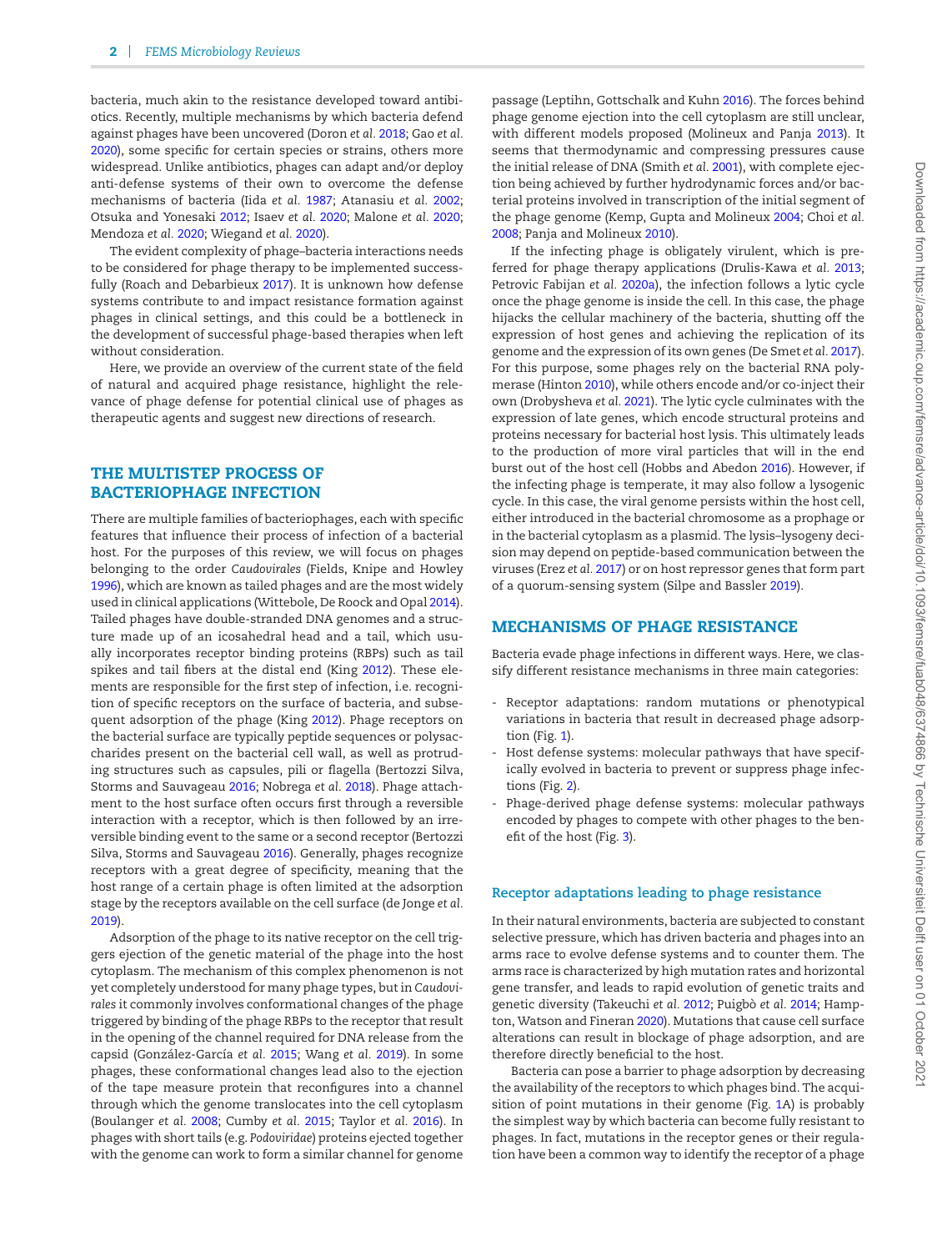<span id="page-2-0"></span>

**Figure 1.** Host adaptations leading to phage resistance. **(A)** Point mutations can lead to a loss or modification of the phage receptors (green rectangles), or to downregulation of their expression. **(B)** Receptor masking proteins like TraT of *Escherichia coli* (pink) can bind to the surface-exposed regions of phage receptors, making them unavailable for the phages. **(C)** Outer-membrane vesicles (OMVs) presenting phage receptors act as decoys to prevent the phages from encountering the bacteria. **(D)** An increase in the production of extracellular matrix (light green) leads to phage receptors being physically hidden. **(E)** Phase variation occurs through three mechanisms: site-specific recombination, slipped-strand mispairing and epigenetic modifications. It can regulate the bacterial phenotype, including the expression of surface proteins like phage receptors.

(Nobrega *et al.* [2018;](#page-14-5) Kortright, Chan and Turner [2020\)](#page-13-9). These mutations occur often upon phage challenges, and can lead to a loss or decrease in the gene expression of certain receptors, or to modifications of their structure (Chapman-McQuiston and Wu [2008a](#page-12-12)[,b\)](#page-12-13). For example, *E. coli* mutates *tolC* and lipopolysaccharide (LPS) genes to resist infection by phage U136B (Burmeister *et al.* [2020\)](#page-12-14). Similarly, *Acinetobacter baumannii* mutates genes involved in the biosynthesis of capsular polysaccharides to avoid infection by phages øFG02 and øCO01 (Gordillo Altamirano *et al.* [2021\)](#page-13-10). In *Listeria monocytogenes*, loss or deficiency of wall teichoic acid rhamnosylation leads to resistance to a wide range of phages (Trudelle *et al.* [2019\)](#page-15-8), and results also in serovar diversification (Eugster *et al.* [2015\)](#page-12-15). Other proteins involved in phage adsorption and DNA injection, like the phage infection protein from *Enterococcus faecalis* (PIP<sub>EF</sub>), can also mutate as a response to phage challenges (Duerkop *et al.* [2016\)](#page-12-16).

Bacteria may also block phage adhesion by producing proteins that mask or block the phage receptors on the cell surface (Fig. [1B](#page-2-0)). An example of this is F plasmid-encoded protein TraT, which localizes at the cell outer membrane and binds surfaceexposed regions of the outer membrane protein OmpA in *E. coli* (Riede and Eschbach [1986\)](#page-14-10). This makes this common phage receptor inaccessible for phage binding. Masking molecules, such as lipoproteins, that bind phage receptors can also be produced by bacteria under stress conditions and are released during bacterial lysis (Decker *et al.* [1994\)](#page-12-17). Some bacteria also produce and release OMVs (Fig. [1C](#page-2-0)) that act as cell decoys that capture and inactivate phages (Manning and Kuehn [2011\)](#page-14-11). Another mechanism that can prevent phages from reaching their receptors is upregulating the production of extracellular matrix typically consisting of polysaccharides, proteins, lipids and extracellular DNA (Fig. [1D](#page-2-0)), in a way that protects the embedded bacteria or subsequent biofilm against phage adsorption (Hanlon *et al.* [2001;](#page-13-11) Testa *et al.* [2019\)](#page-15-9). In *Lactococcus lactis*, plasmids encoding exopolysaccharide biosynthesis genes can also confer protection against phages (Forde and Fitzgerald [2003\)](#page-12-18).

In addition to this, reversible changes in the regulation of gene expression, a phenomenon known as phase variation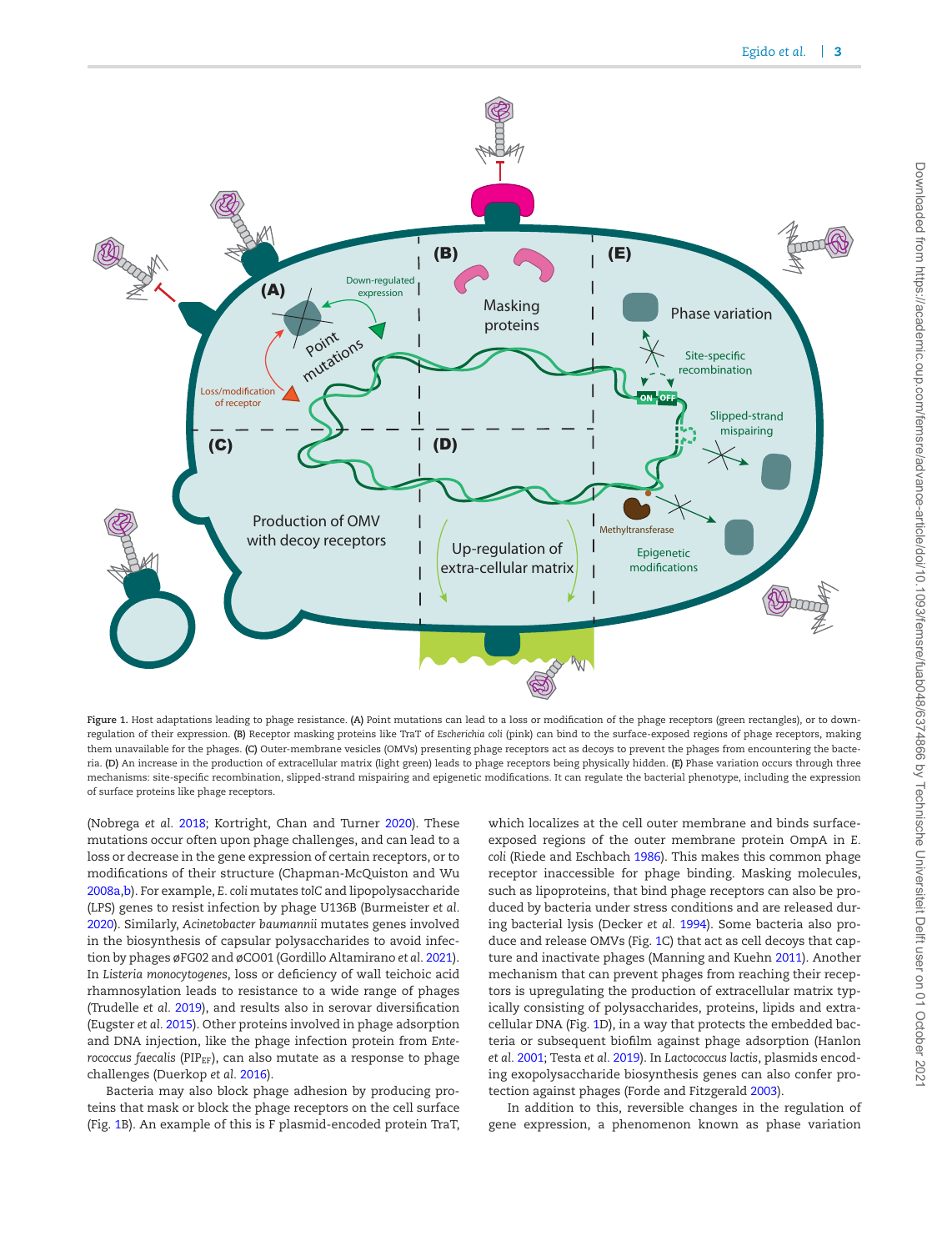<span id="page-3-0"></span>

**Figure 2.** Host phage defense systems. **(A)** Multiple defense systems act via nucleic acid interference. R-M systems are generally composed of an MTase that methylates endogenous DNA to distinguish it from exogenous DNA, and of an REase that cleaves the exogenous, non-methylated DNA. DISARM interacts with phage DNA to prevent its circularization, thereby blocking its replication or lysogeny. BREX or Ago systems interact with phage DNA and prevent it from replicating without necessarily cleaving it. CRISPR-Cas systems are known as the adaptive immune system of bacteria. The CRISPR array contains sequences of foreign origin that can be transcribed and processed to act as a guide for the Cas endonuclease, which recognizes and cleaves said sequences upon reentry into the bacteria. **(B)** Abortive infection comprises a series of mechanisms that lead to bacterial cell suicide. An example in which this can happen is through an imbalance in the concentration of toxins and antitoxins in a cell. Another example is through the action of effector proteins that might get activated directly, like in the case of retrons, or via second messengers, like in the case of CBASS or Thoeris. These effector proteins can lead to cell death in several ways, for instance through inner membrane degradation (CBASS) or through NAD depletion (Thoeris). **(C)** Bacteria can produce secondary metabolites such as daunorubicin (depicted) that intercalate phage DNA and prevent it from circularizing and replicating. **(D)** Analysis of genetic defense islands has recently led to the discovery of a series of defense systems that are yet to be fully characterized. These include: Hachiman, Shedu, Gabija, Septu, Lamassu, Zorya, Kiwa, Druantia, Wadjet, RADAR, DRTs, AVAST and pVips, among others.

(Fig. [1E](#page-2-0)), can lead to a decrease in receptor availability (Gencay *et al.* [2018\)](#page-12-19). These changes can be mediated by site-specific recombination (Dybvig [1993\)](#page-12-20), in which inversion of a DNA segment in the promoter or regulatory region of a gene causes its expression to be turned on or off. This is exemplified by the development of flagella in *Salmonella* spp. and fimbriae in *E. coli* (Abraham *et al.* [1985;](#page-11-3) Heichman and Johnson [1990;](#page-13-12) Choi *et al.* [2013\)](#page-12-21). Other receptors, such as the outer membrane protein Opc of *Neisseria meningitidis* and the subunits of *Bordetella pertussis* fimbriae (Willems *et al.* [1990;](#page-15-10) Sarkari *et al.* [1994;](#page-14-12) Zhou, Aertsen and Michiels [2014\)](#page-15-11), are regulated by slipped strand mispairing, i.e. programmed mutations that occur in defined regions during DNA recombination. Epigenetic modifications, such as altered methylation patterns on DNA sequences (Casadesús and Low [2006\)](#page-12-22), also regulate expression of phage receptors, such as the O-antigen chains of LPSs in *Salmonella enterica* (Cota *et al.* [2015\)](#page-12-23).

All of these alterations act directly on phage receptors and decrease the chances of phage adsorption. However, modifications of surface elements can come with a fitness trade-off for the host bacteria, in terms of reduced virulence or survival ability of the host (Alseth *et al.* [2019;](#page-11-4) Mangalea and Duerkop [2020\)](#page-14-13), limiting the possibility to alter the receptor itself. Due to this, more specific defense systems that target phages within the host cell are also necessary, especially in the context of a complex microbial community (Alseth *et al.* [2019;](#page-11-4) Broniewski *et al.* [2020\)](#page-12-24).

## **Host phage defense systems**

Bacteria have evolved defense systems dedicated to defense against mobile genetic elements such as phages. Many of them are clustered in regions of the genome known as defense islands (Koonin, Makarova and Wolf [2017\)](#page-13-13), offering an opportunity for discovering new defense systems by analyzing the genetic regions in the proximity of other known defense systems. Such strategy has resulted in a significant and fast expansion of the known arsenal bacteria use to defend against phage infection. We will cover a number of different phage defense systems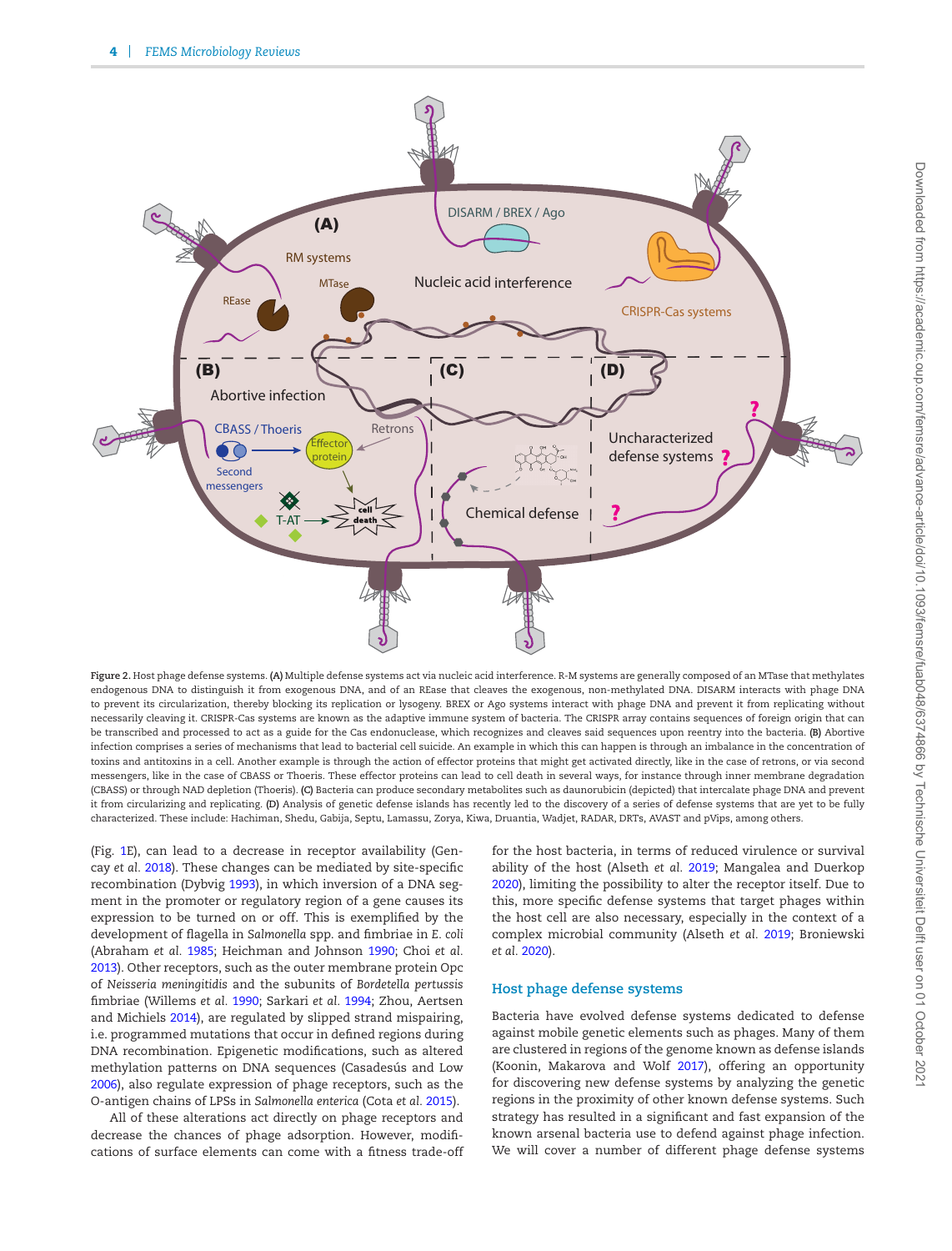that have been identified, including those acting on viral nucleic acids and those causing abortive infection of the host.

#### *Nucleic acid interference (Fig. [2A](#page-3-0))*

The ability to interfere with viral nucleic acids is a common strategy that hosts employ to limit phage invasion and propagation.

One of the most widespread and longest known examples of phage defense systems are those called **Restriction-Modification (R-M) systems** that act on phages with DNA genomes (Luria and Human [1952;](#page-13-14) Luria [1953\)](#page-13-15). In R-M systems, a methyltransferase (MTase) methylates endogenous DNA at specific sites, protecting it from cleavage by the restriction endonuclease (REase) that recognizes the foreign, unmodified DNA and cleaves it within, close to, or at a distance from the recognition site (Tock and Dryden [2005\)](#page-15-12).

There are four classical types of R-M systems (I-IV), classified according to the characteristics of their specific components (Tock and Dryden [2005\)](#page-15-12). The type I R-M system consists of a protein complex of three subunits with distinct activities, the M (MTase), R (REase) and S (specificity) subunits. The S subunit dictates the target sequence specificity of both methylation and restriction by the protein complex. The abundant type II R-M system features a MTase and REase that work independently as separate proteins. These have been the major source for hundreds of commercially available restriction endonucleases used for molecular cloning. The type III R-M system also expresses the two independent MTase and REase proteins, but these exert their function as a complex. The type IV R-M system does not contain an MTase, and is thought to have evolved in response to some phages evading type I-III R-M systems by modifying their genome to evade restriction. Type IV systems overcome this counterattack by restricting the phage's modified DNA, while the bacterial DNA remains unmethylated (Stewart *et al.* [2000;](#page-15-13) Loenen and Raleigh [2014\)](#page-13-16). It is interesting to note that MTases tend to be more conserved than REases, since the latter undergo rapid evolution to keep up with mutations in phage genomes (Gupta, Capalash and Sharma [2012\)](#page-13-17).

R-M systems typically put epigenetic marks on the nucleobases. However, similar systems have been described that modify the sugar-phosphate backbone by introducing a phosphorothioate (substitution of a non-bridging oxygen with a sulfur) (Xu *et al.* [2010\)](#page-15-14). The **Dnd** system works through the doublestranded phosphorothioation of endogenous DNA by proteins DndABCDE and restriction of foreign, unmodified DNA by Dnd-FGH (Xu *et al.* [2010\)](#page-15-14). **Ssp** proteins SspABCD also modify the host genome through phosphorothioation, but of only one of the two DNA strands (Xiong *et al.* [2020\)](#page-15-15). This activity couples with that of SspE, which requires sensing of SspABCD to introduce nicks into foreign DNA, or with that of SspFGH, which indiscriminately damages non-phosphorothioated DNA, inhibiting its replication (Xiong *et al.* [2020;](#page-15-15) Wang *et al.* [2021\)](#page-15-16).

Our knowledge on R-M-related defense systems is continuously expanding as more systems are being discovered through analysis of bacterial genomes. An example is the **DISARM** (**defense island system associated with restriction– modification**) systems (Ofir *et al.* [2018\)](#page-14-14), which include MTases (adenine MTase DrmMI and/or cytosine MTase DrmMII) and proteins with domains of predicted helicase (DrmA, DrmD) and phospholipase D/nuclease (DrmC) activities or of unknown function (DrmB, DrmE). Although the exact mechanism of action of DISARM is not yet understood, it is clear that it involves methylation of the host DNA to distinguish self from nonself, and that it prevents phage DNA circularization, thereby blocking DNA replication and lysogeny at an early stage of the infection. It is also postulated that DISARM might collaborate with different R-M elements, achieving a synergistic effect against phage infection (Ofir *et al.* [2018\)](#page-14-14). The **bacteriophage exclusion (BREX)** defense system also targets phage DNA upon entrance in the host cell (Goldfarb *et al.* [2015\)](#page-13-18). Similar to R-M systems, BREX methylates host DNA to differentiate it from exogenous DNA. However, BREX does not appear to degrade non-methylated phage DNA, and instead seems to hamper replication of the phage DNA without cleavage (Goldfarb *et al.* [2015\)](#page-13-18). Methylated or glycosylated phage DNA is not sensitive to BREX, but deletion of the methylase gene of this system does not have deleterious effects on the bacteria (Gordeeva *et al.* [2019\)](#page-13-19).

In some bacteria, foreign DNA can also be intercepted by proteins of the **Argonaute** (Ago) family. These proteins are also present in eukaryotic cells, where they mediate the degradation of exogenous RNA using small interfering- or microRNAs (siRNA, miRNA) as guides to recognize their targets. While this process is not as well studied in prokaryotic cells as it is in eukaryotes, prokaryotic Ago proteins (pAgo) have been found in *Thermus thermophilus* (TtAgo) and in *Rhodobacter sphaeroides* (RsAgo) (Willkomm, Makarova and Grohmann [2018;](#page-15-17) Wu *et al.* [2020\)](#page-15-18). TtAgo bases its mechanism on DNA-DNA interference rather than the RNA–RNA interference of eukaryotic Ago (Swarts *et al.* [2014\)](#page-15-19). This protein also has an endonuclease (slicer) domain that allows it to cleave both single-stranded DNA and negatively supercoiled double-stranded DNA, normally of plasmid origin. Although it is unclear how the DNA guides used by TtAgo are formed, it appears that the activity of the protein itself is necessary for their production. RsAgo, in contrast, uses small RNA molecules as guides to target foreign DNA molecules (Miyoshi *et al.* [2016\)](#page-14-15). Of note, RsAgo lacks the slicer domain, meaning that DNA interference is caused simply by binding the target rather than by cleaving it.

A particular form of nucleic acid interference, **CRISPR-Cas (clustered regularly interspaced short palindromic repeats and associated proteins)** systems constitute the only form of adaptive immunity described in prokaryotes so far (Mojica *et al.* [2005;](#page-14-16) Brouns *et al.* [2008\)](#page-12-25). They are present in many bacterial genomes, and occasionally in plasmids (Millen *et al.* [2012\)](#page-14-17). A CRISPR locus in a bacterial genome is composed of a CRISPR array and a *cas* gene operon. The CRISPR array contains repeats and sequences of foreign origin called spacers, which form the immunological memory of the defense system. The *cas* operon contains all genes coding for Cas proteins that form the machinery required for immunity. Immunity is achieved via a three-stage process that involves adaptation, expression and interference (Jackson *et al.* [2017;](#page-13-20) Hille *et al.* [2018;](#page-13-21) Koonin and Makarova [2019\)](#page-13-22). During the adaptation stage, parts of the foreign genetic material are captured and integrated into the CRISPR array as a new spacer (Al-Attar *et al.* [2011;](#page-11-5) McGinn and Marraffini [2019\)](#page-14-18). In DNA targeting CRISPR systems, functional spacers are derived from invader sequences that are flanked by a protospacer adjacent motif (PAM), a short nucleotide sequence that ensures the targeting of foreign invaders rather than the genomic CRISPR locus (Gleditzsch *et al.* [2018\)](#page-12-26). At the expression stage, the CRISPR array serves as a template to transcribe a long precursor CRISPR RNA (crRNA) that is further processed into smaller mature crRNAs. Each crRNA is then loaded into Cas proteins to form an effector complex. At the stage of interference, this effector complex patrols the cell, screening for complementary sequences that are flanked by a PAM. Upon PAM recognition, the foreign genetic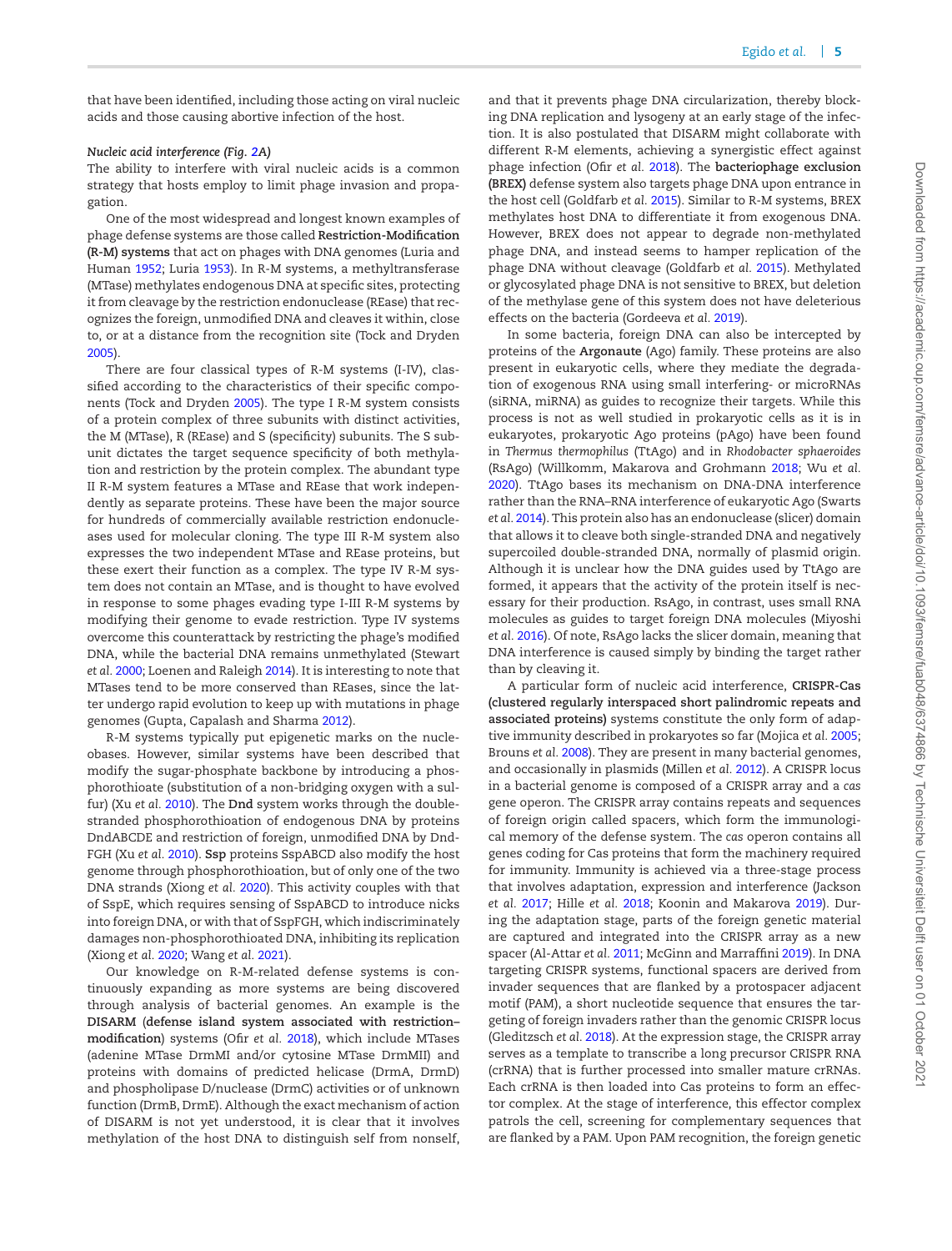material is cleaved by the Cas proteins, and the infection is contained.

While sharing the general stages described above, CRISPR-Cas systems are characterized by mechanistic variability and are currently classified in two classes, six types and 33 subtypes (Makarova *et al.* [2020b\)](#page-14-19). Class 1 systems, which include types I, III and IV, are characterized by the presence of a multi-subunit Cas complex that is involved in the recognition of invader DNA (type I, IV) or RNA (type III) during the interference stage. Class 2 systems, which include types II, V and VI, employ a singlesubunit effector protein for recognition and cleavage of the foreign DNA (types II, V) or RNA (type VI) sequence. Of the six types described so far, type II is the best-known due to its applications for genome editing technology (Doudna and Charpentier [2014\)](#page-12-27).

In summary, bacteria explore a diverse set of strategies that directly block or cleave phage nucleic acids to survive phage predation.

#### *Abortive infection (Fig. [2B](#page-3-0))*

Abortive infection (Abi) is a commonly used phage defense strategy in which the cells sacrifice themselves before the phage completes its replication cycle to protect the rest of the population (Lopatina, Tal and Sorek [2020\)](#page-13-23). Many of the Abi systems rely on a **toxin–antitoxin (T–AT)** mechanism, in which the balance between a stable toxin and an unstable antitoxin determines the fate of the cell (Fineran *et al.* [2009;](#page-12-28) Page and Peti [2016\)](#page-14-20). Infection by a phage triggers repression of the antitoxin promoter or termination of its transcription (Dy *et al.* [2014\)](#page-12-29). The result is that the toxin prevails, causing death of the bacterium. Some of these systems, like ToxIN of *Pectobacterium atrosepticum*, are encoded by plasmids (Fineran *et al.* [2009\)](#page-12-28).

Other common strategies that lead to abortive infection are characterized by the specific depletion of critical cellular resources upon viral infection, including enzymatic cofactors and nucleotides (Snyder [1995\)](#page-15-20). Examples in *E. coli* include protease Lit, which is activated by the Gol peptide of the T4 major capsid protein and cleaves translation elongation factor Tu to arrest translation (Levitz *et al.* [1990\)](#page-13-24). Other Abi systems trigger not an individual response but a set of events. For example, exclusion of T7 by the F plasmid-encoded PifA system occurs via reduced synthesis of macromolecules, partially impaired DNA ejection and alteration of membrane permeability (Cheng, Wang and Molineux [2004\)](#page-12-30). In *Lactococcus* spp., Abi systems that can target phage gene replication and expression are constitutively expressed but are toxic to the cell when overexpressed (Chopin, Chopin and Bidnenko [2005\)](#page-12-31). Notably, most of these lactococcal defense systems are encoded by plasmids (Mills *et al.* [2006\)](#page-14-21).

Cell suicide upon detection of invading, cytosolic DNA occurs in eukaryotic cells as well. It is mediated by the production of cyclic GMP-AMP, which activates the cGAS-STING pathway (Sun *et al.* [2013\)](#page-15-21), and causes an upregulation of transcription of inflammatory genes. A similar pathway was found in *Vibrio cholerae* biotype El Tor, where production of cyclic GMP-AMP (cGAMP) activates a phospholipase that degrades the inner membrane leading to cell death (Cohen *et al.* [2019\)](#page-12-32). Introduction of the operon encoding this pathway into defective *V. cholerae* and *E. coli* strains conferred resistance to a variety of phages, suggesting an important role of this system in antiphage defense. The system, called **cyclic-oligonucleotidebased antiphage signaling system (CBASS)**, has since been found in a broad range of organisms belonging to all major bacterial phyla and at least one archaeal phylum (Millman *et al.* [2020b\)](#page-14-22). It is thought to be an ancestor of the eukaryotic cGAS-STING pathway.

Mutations in enzymes involved in protein maturation can also be used to prevent the spread of phage infection. In *Streptococcus thermophilus*, a mutation in the methionine aminopeptidase that impairs its catalytic activity was seen to confer resistance to a broad range of phages, seemingly by hampering virion assembly (Labrie *et al.* [2019\)](#page-13-25). While not exactly considered an Abi mechanism, this process comes at the cost of impairing bacterial growth for at least several of the strains studied.

In *Vibrio cholerae*, a parasitic phage satellite known as **phageinducible chromosomal island-like element (PLE)** defends the bacterial population from phage attack by functioning akin to an Abi system. PLE are found integrated in the *V. cholerae* chromosomes and are excised upon infection by ICP1 phages (Seed *et al.* [2013;](#page-15-22) O'Hara *et al.* [2017;](#page-14-23) McKitterick *et al.* [2019\)](#page-14-24). Using both PLE- and phage-encoded products (McKitterick *et al.* [2019;](#page-14-24) Barth *et al.* [2020\)](#page-11-6), PLE replicates and hijacks the structural components of the phage to encapsidate its own genome (O'Hara *et al.* [2017\)](#page-14-23), and uses protein LidI to disrupt the mechanism of lysis inhibition that would normally give ICP1 phages more time to produce new virions (Hays and Seed [2020\)](#page-13-26). Via a combination of structural hijacking and accelerated cell bursting, PLE prevent phage spreading and efficiently protect the bacterial population while transducing their own genome to other cells.

Recently described **Thoeris** seems to operate via an Abi mechanism as well (Ka *et al.* [2020\)](#page-13-27). It presents a protein with a toll-interleukin receptor (TIR) domain which, upon phage infection, produces an isomer of cyclic ADP-ribose (Ofir *et al.* [2021\)](#page-14-25). This molecule acts as a second messenger and activates a protein with catalytic NADase activity, leading to NAD depletion in the infected host. As a result of this, the bacterium presumably dies before phage progeny can mature. TIR domains appear to be specific toward certain phages, and multiple TIR proteins can be present within the same host.

**Retrons**, bacterial genetic elements composed of a reverse transcriptase (RT) and a noncoding RNA (ncRNA), have also been shown to protect against phage infection via abortive infection (Gao *et al.* [2020;](#page-12-3) Millman *et al.* [2020a\)](#page-14-26). Effector proteins of multiple functions were found associated with the retrons, such as ribosyltransferases, two-transmembrane domain (2TM) genes, and genes with ATPase or HNH endonuclease domains, suggesting a diversity of mechanisms by which abortive infection may be achieved. Characterization of retron Ec48 associated with a 2TM domain gene demonstrates that it acts by sensing inhibition of DNA-repair enzyme RecBCD by proteins of the infecting phage, leading to abortive infection and cell death (Millman *et al.* [2020a\)](#page-14-26).

More recently, **dCTP deaminase** and **dGTPase** proteins have been found to protect bacterial cells from phage infection by degrading deoxynucleotides dCTP and dGTP, efficiently eliminating these from the nucleotide pool (Severin *et al.* [2021;](#page-15-23) Tal *et al.* [2021\)](#page-15-24). Depletion of these deoxynucleotides during phage infection halts phage replication and likely leads to cell death (Tal *et al.* [2021\)](#page-15-24). While abortive infection responses can be encoded by some of the defense systems listed above, some CRISPR-Cas systems have been found to use this strategy as well. Most well-known systems are the type III CRISPR-Cas systems that produce small signal molecules upon target RNA detection (Athukoralage and White [2021\)](#page-11-7). This molecule then activates unspecific nucleases and other potentially damaging activities in the cell, aborting an infection (Makarova *et al.* [2020a\)](#page-13-28). Likewise, some type I CRISPR-Cas systems can function with an Abi mechanism. In *P. atrosepticum*, expression of a type I-F CRISPR-Cas system reduces phage progeny while hampering the survival of infected cells (Watson *et al.* [2019\)](#page-15-25).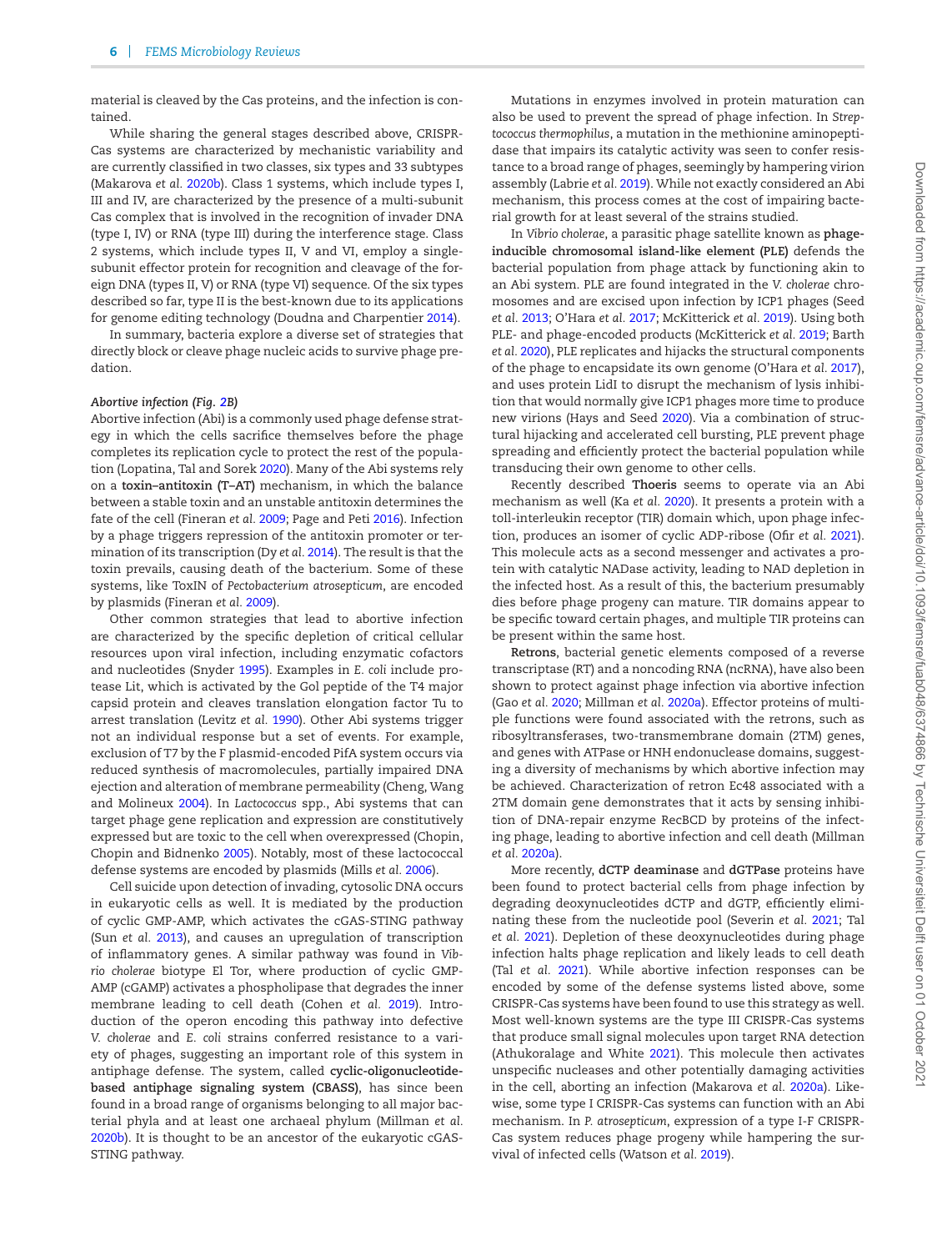In summary, many abortive infection-like strategies have been identified in which cells typically detect infection and initiate a self-damaging response that hampers the virus in its infection process, saving the remaining population of cells.

#### *Chemical defense (Fig. [2C](#page-3-0))*

It is well documented that bacteria produce secondary metabolites, among which are compounds with antimicrobial activity (Davies [2013\)](#page-12-33). Recently, a panel of bioactive compounds was tested to assess whether they could confer protection to *E. coli* against lysis by phage Lambda (Kronheim *et al.* [2018\)](#page-13-29). Several compounds were identified that allow bacteria to proliferate in spite of the phage challenge. Most are DNA-intercalating agents, four of which produced by *Streptomyces* spp.: daunorubicin, doxorubicin, epirubicin and idarubicin. These compounds inhibit double-stranded DNA phages targeting *Streptomyces coelicolor*, *E. coli* and *Pseudomonas aeruginosa*. DNA intercalation is thought to prevent the circularization of the phage linear DNA inside the bacterial cytoplasm, or its interaction with proteins involved in replication and transcription.

#### *Uncharacterized defense systems (Fig. [2D](#page-3-0))*

Bioinformatic analysis of genes in defense system clusters has led to the identification of multiple new defense systems in recent years. One such approach identified several putative defense systems based on the requirement that each putative system must contain at least one annotated protein domain enriched in defense islands. Some of these were experimentally confirmed to grant protection against at least one phage: Thoeris (now classified as an Abi system), **Hachiman**, **Shedu**, **Gabija**, **Septu**, **Lamassu**, **Zorya**, **Kiwa** and **Druantia** (Doron *et al.* [2018\)](#page-12-2). Zorya contains components that resemble parts of the flagellar motor, and is more abundant in Gram-negative species, especially Proteobacteria. Its proposed mechanism of action leads to cell death through membrane depolarization. Another defense system, **Wadjet**, does not seem to confer phage resistance but seems to target foreign plasmids by a still unknown mechanism (Doron *et al.* [2018\)](#page-12-2).

Additional defense system candidates were identified using an approach independent of domain annotations (Gao *et al.* [2020\)](#page-12-3). These candidates incorporate enzymatic activities not previously thought to be implicated in antiviral defense. Among them is the **phage restriction by an adenosine deaminase acting on RNA (RADAR)** system. RADAR edits RNA transcripts by catalyzing the deamination of adenosine into inosine, seemingly blocking the early stages of the phage infection cycle. Another candidate system identified in this study is the RT family **defense-associated reverse transcriptases (DRT)**. DRTs are not linked to mobile elements, unlike most RTs found in prokaryotes, and they seem to alter phage gene expression in various ways. Antiphage activity was likewise detected in a group of nucleoside triphosphatases (NTPases) of the STAND (signal transduction ATPases with numerous associated domains) superfamily, which were given the name **antiviral ATPases/NTPases of the STAND superfamily (AVAST)**. Members of this superfamily found in eukaryotes are often involved in programmed cell death, so it was postulated that the AVAST system may constitute an Abi mechanism. Additionally, the study found some other proteins and systems that provided protection against T7-like phages, of which the mechanisms of action need to be further investigated.

Another example of an antiphage defense mechanism that has recently started to be characterized is **prokaryotic viperins**

**(pVips)** (Bernheim *et al.* [2021\)](#page-11-8). In animals, viperins are interferoninduced proteins that block the replication of several viruses (Helbig and Beard [2014\)](#page-13-30). In a similar way, pVips produce modified ribonucleotides that inhibit viral polymerase-dependent transcription, thereby protecting against infection by phage T7 (Bernheim *et al.* [2021\)](#page-11-8). pVips with antiphage activity were identified by analyzing prokaryotic homologues of human viperin that are encoded in defense islands.

Finally, some novel defense systems that are still uncharacterized have been identified in T4- and T2-like prophages. These are briefly discussed in the following section.

#### **Phage-derived phage defense systems**

Interestingly, phages provide bacteria with defense systems against infection by the same or closely related phage, in a phenomenon known as superinfection exclusion (Sie) (Fig. [3A](#page-7-0)). Some phages produce proteins to mask the cell surface receptors, blocking new infections. This strategy also protects the newly formed phages from being inactivated as a consequence of binding to receptors coming from remains of lysed bacteria. This behavior is observed for example in phage T5, which produces lipoprotein Llp that conceals its own receptor, outer membrane protein FhuA (Pedruzzi, Rosenbusch and Locher [1998\)](#page-14-27). Other phages, mostly prophages (Van Houte, Buckling and Westra [2016\)](#page-15-26), use membrane-anchored or membrane-associated proteins to target and block the entry of phage DNA into the bacterial cytoplasm (Labrie, Samson and Moineau [2010\)](#page-13-31). Such proteins act by inhibiting the formation of the channel through which DNA travels across the cell membrane, by inhibiting the phage lysozyme that degrades the peptidoglycan of the bacterial cell wall, or by changing the conformation of the proteins surrounding the ejection site to prevent translocation (Bondy-Denomy *et al.* [2016\)](#page-11-9).

Furthermore, prophages can mediate resistance through non-Sie-like mechanisms as well (Fig. [3B](#page-7-0)). The **RexA-RexB** system, an Abi system expressed by λ-lysogenic *E. coli*, works by reducing the membrane potential of the cell, leading to a decrease in ATP production that ultimately results in cell death (Parma *et al.* [1992\)](#page-14-28). Another example is the phage Panchino of *M. smegmatis*, which provides lysogens with a single subunit R-M system able to recognize a broad range of phages (Dedrick *et al.* [2017\)](#page-12-34). Genes encoding repressor proteins that bind phage DNA may also be found in prophages (Pope *et al.* [2011\)](#page-14-29). They are thought to have a role in protecting the viability of the lysogenized bacteria, counteracting accidental prophage transcription events. Prophage-mediated phenotypic changes in bacteria are sometimes encoded in genetic elements called morons, which are flanked by a promoter and a transcriptional terminator and can be transcribed autonomously, independent of prophage activation (Juhala *et al.* [2000\)](#page-13-32).

As with host defense systems, the discovery of phagederived defense systems is ongoing. Analysis of Enterobacteria P4- and P2-like prophages recently led to the discovery of genetic hotspots that encode a variety of bacterial immune mechanisms (Rousset *et al.* [2021\)](#page-14-30). Among these is the **phage antirestriction-induced system (PARIS)**. This system triggers an Abi response upon sensing a phage-encoded anti-restriction protein, Ocr, which inhibits R-M systems and BREX (Rousset *et al.* [2021\)](#page-14-30). The mechanisms of action of PARIS and the other systems identified in this study remain to be further uncovered.

In summary, once inside the host, phages themselves can provide the bacteria with mechanisms of protection against further phage infection that favor both the bacteria and the phage.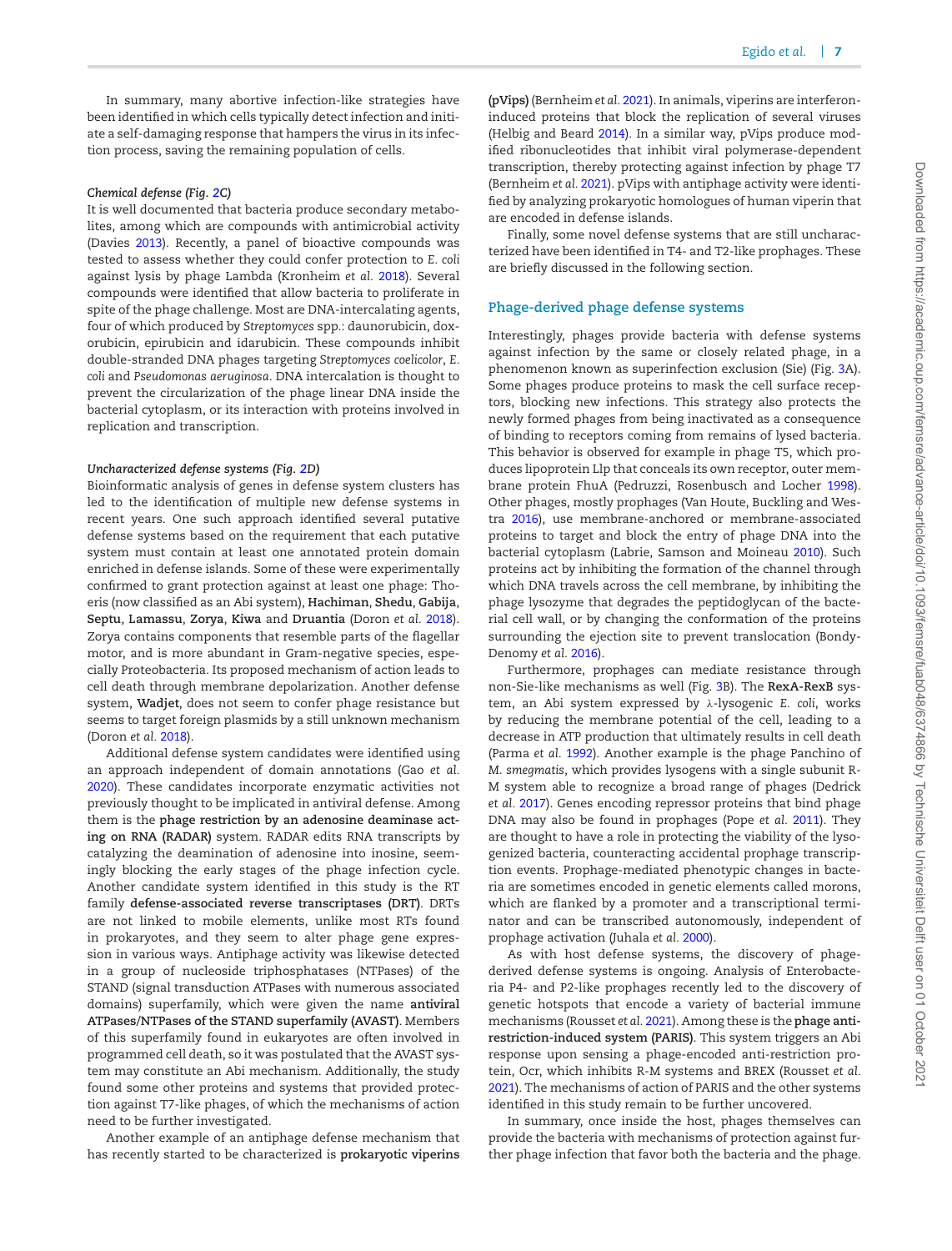<span id="page-7-0"></span>

**Figure 3.** Phage-derived defense systems. **(A)** Superinfection exclusion systems (Sie) are encoded by phages to prevent other phages from infecting their host. Some phages like T5 produce proteins that mask their receptor and make it inaccessible. Other phages, especially prophages, encode membrane-associated proteins that interact with the phage receptor, blocking the DNA entry channel, triggering a conformational change or inhibiting the invading phage's enzymes. **(B)** Prophages like Panchino of *Mycobacterium smegmatis* can confer resistance to their hosts through the expression of R-M systems or DNA-binding repressor proteins that target the DNA of newly infecting phages. Other prophage-encoded systems, like RexA-RexB or the newly characterized PARIS, can trigger an Abi response upon sensing an invasion by a new phage.

## **PHAGE COUNTERATTACK STRATEGIES**

While the mechanisms of phage resistance exhibited by bacteria seem overwhelmingly varied, phages have also developed a broad array of opposing strategies. Just as bacterial defenses target every step in the process of phage infection, every barrier imposed by bacteria has to withstand a phage counterattack (Stern and Sorek [2011\)](#page-15-27).

In response to variations in the bacterial cell surface receptors, phages are able to change their tropism through mutations in their RBPs. In fact, genes encoding RBPs and other proteins related to host recognition are reported to incorporate mutations at a very high frequency. This is often mediated by the activity of diversity-generating retroelements (DGRs) (Guo *et al.* [2014\)](#page-13-33). These are regions that are subjected to targeted mutation by means of the exchange of two variable repeats by an error-prone reverse transcriptase (Paul *et al.* [2017\)](#page-14-31). This type of directed mutagenesis is template dependent and affects determined adenine-specific sites, while a conserved scaffold sequence is retained to ensure stability. This process was first described for the specificity switch of the major tropism determinant protein in *Bordetella* spp. phages. Since then, more phages have been identified that benefit from these systems (Benler *et al.* [2018\)](#page-11-10).

To overcome the barrier imposed by capsules and extracellular layers, some phages became able to bind to these structures (Bertozzi Silva, Storms and Sauvageau [2016\)](#page-11-1), and to degrade them using depolymerases. These enzymes may be either expressed as part of tail spike or tail fiber proteins or released in a soluble form following lysis of infected bacteria (Latka *et al.* [2017\)](#page-13-34). A recent review offers an overview of the diversity of phage depolymerases (Knecht, Veljkovic and Fieseler [2020\)](#page-13-35).

Phages have also developed forms of escaping targeting by R-M systems. They can (i) mutate to remove restriction sites from their genome (palindrome avoidance) and therefore avoid recognition by REases (Rocha, Danchin and Viari [2001;](#page-14-32) Rusinov *et al.* [2018\)](#page-14-33); (ii) modify the sequences recognized by REases (e.g. the glucosyl-hydroxymethylcytosine of T4 that is used instead of the regular cytosine; Labrie, Samson and Moineau [2010\)](#page-13-31); (iii) change the distance and orientation of restriction sites to avoid restriction by REases that need to recognize two sequences at a determined distance from each other and in a specific orientation (Golovenko *et al.* [2009\)](#page-13-36); (iv) occlude the restriction sites with proteins (e.g. DarA and DarB of P1 phages) that are ejected together with the phage genome (Iida *et al.* [1987\)](#page-13-0); (v) sequester REases with proteins that mimic the structure of a DNA double helix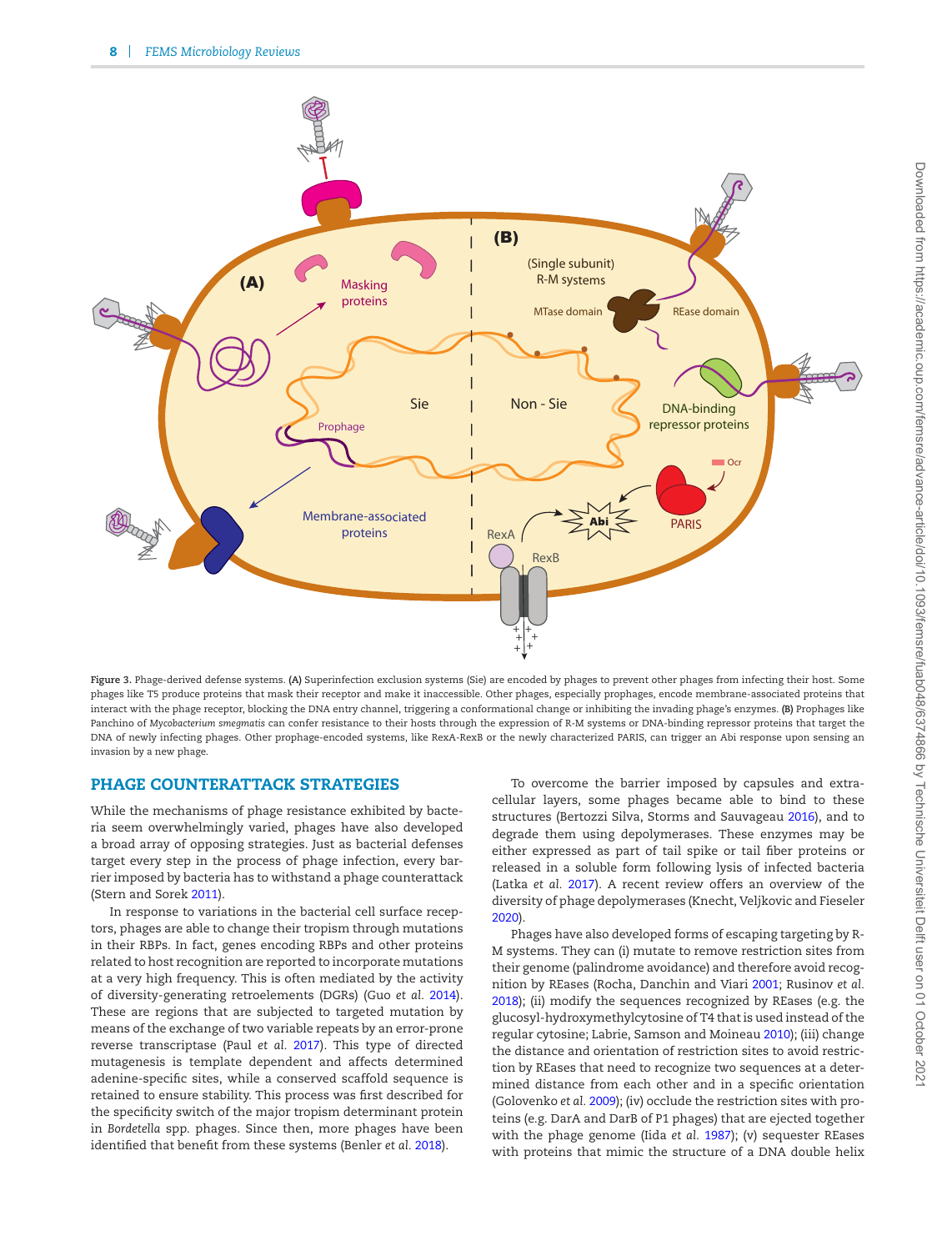(e.g. Ocr from T7) (Zavil'gelskiı̆ and Kotova [2014\)](#page-15-28); and (vi) acquire genes encoding an MTase that modifies the phage genome (Hill, Miller and Klaenhammer [1991\)](#page-13-37), or stimulate the activity of the host MTase for the same purpose (Loenen and Murray [1986\)](#page-13-38).

CRISPR-Cas systems can also be evaded by phages in multiple ways (Malone, Birkholz and Fineran [2021\)](#page-14-34). Phages can acquire point mutations or deletions in the PAM sequences or in positions of the protospacer region close to the PAM sequences (i.e. the seed region of the protospacer) (Tao, Wu and Rao [2018\)](#page-15-29). Alternatively, some phages use anti-CRISPR (Acr) proteins, first described in phages of *P. aeruginosa* (Bondy-Denomy *et al.* [2012\)](#page-11-11). In general, Acrs work by either preventing recruitment of the crRNA-Cas complex to the target DNA by binding the complex or occluding the PAM sequence, or by inhibiting the endonuclease domain so that cleavage cannot take place (Stanley and Maxwell [2018\)](#page-15-30). Glucosylation of phage genetic material has also been shown to protect phages against some CRISPR-Cas systems (Vlot *et al.* [2018\)](#page-15-31). A different strategy is employed by the jumbo *Serratia* phage PCH45 and *Pseudomonas* phage φKZ, which form a protein shell that encloses phage DNA in a nucleus-like compartment, physically shielding it from the CRISPR-Cas complexes (Malone *et al.* [2020;](#page-14-2) Mendoza *et al.* [2020\)](#page-14-3). Of note, this mechanism does not protect the phage from RNA-targeting CRISPR-Cas systems, as the transcribed mRNA is not contained within the nucleuslike compartment during translation.

Abi mechanisms can also be outsmarted by phages. Phages can avoid toxin–antitoxin mechanisms by inhibiting the protease that degrades the antitoxin, or by expressing their own antitoxin analogue (Blower *et al.* [2012;](#page-11-12) Otsuka and Yonesaki [2012;](#page-14-1) Sberro *et al.* [2013\)](#page-15-32). Furthermore, mutations in genes involved in the metabolism of nucleic acids also prove to be effective in avoiding toxin–antitoxin systems of some bacteria like *Lac-*tococcus spp. (Samson, Bélanger and Moineau [2013\)](#page-14-35). Mutations in phage genes encoding peptides that activate Abi-associated enzymes, such as the Lit activator Gol peptide in the major head protein of T4, can also result in hindering of the Abi mechanism (Bingham *et al.* [2000\)](#page-11-13). Phages ICP1 that infect *V. cholerae* overcome PLE-mediated Abi by using either a phage-encoded CRISPR-Cas system that targets the PLE genome during infection (Seed *et al.* [2013\)](#page-15-22), or an endonuclease that binds and cleaves the PLE origins of replication (Barth, Nguyen and Seed [2021\)](#page-11-14). It is expected that phages possess countermeasures against the more newly described defense systems as well. The Ocr protein of phage T7, known to inhibit R-M systems, was recently found to also inactivate the BREX system by binding the methyltransferase BrxX (Isaev *et al.* [2020\)](#page-13-1). The discovery of other new phage counterattack strategies is likely just a matter of time, as interest in bacterial defense mechanisms and phage anti-defenses continues to grow.

## **PHAGE RESISTANCE MECHANISMS IN A CLINICAL CONTEXT**

The number of phage therapy case studies and clinical trials performed in humans has significantly increased in these past years, as the problem of antibiotic resistance aggravates. The efficacy of phage therapy in these studies is quite variable, ranging from negative outcomes to the resolution of severe infections in human patients (Table [1;](#page-9-0) Table S1, Supporting Information). Interestingly, while phage resistance has been shown to develop quickly *in vitro*, studies in humans have described both the presence (Zhvania *et al.* [2017\)](#page-15-33) and the absence (Khawaldeh *et al.* [2011\)](#page-13-39) of phage resistance *in vivo*. As a consequence of such variable results, there is a lack of consensus in the scientific and medical community about the potential of phages as therapeutic agents.

The human immune response to bacterial infection and the specific phage-resistance mechanisms developed by the bacteria are likely behind the distinct outcomes. The development of an immune response, particularly involving neutrophils, has been shown essential for the success of phage therapy by preventing the outgrowth of phage-resistant mutants (Roach *et al.* [2017\)](#page-14-36). Multiple studies have demonstrated that phage-resistant phenotypes often associate with decreased pathogenicity, with the strain becoming more susceptible to the human immune defenses (Sumrall *et al.* [2019\)](#page-15-34). Receptor adaptations such as mutations in bacterial capsule, LPS and other surface components are examples of phage-resistance mechanisms that result in increased immune susceptibility (Cai *et al.* [2019\)](#page-12-35). Importantly, these surface modifications also often associate with increased antibiotic susceptibility. This effect occurs, for example, in cases where the phage interacts with bacterial structures that function as drug efflux pumps (Chan *et al.* [2016;](#page-12-36) Gurney *et al.* [2020\)](#page-13-40). By mutating the efflux pump to achieve phage resistance, bacteria lose the ability to pump out the antibiotics, thus gaining antibiotic susceptibility as a trade-off (for a review of mechanisms of phage-antibiotic synergism, see e.g. Tagliaferri, Jansen and Horz [2019\)](#page-15-35). Such interactions have been exploited in therapeutic contexts (León and Bastías [2015;](#page-13-41) Chaudhry *et al.* [2017;](#page-12-37) Oechslin *et al.* [2017;](#page-14-37) Chan *et al.* [2018\)](#page-12-38). However, phage-resistance mutations have also been shown to pleiotropically confer increased antibiotic resistance (Burmeister *et al.* [2020\)](#page-12-14), and other mechanisms of phage resistance (e.g. CRISPR-Cas, R-M systems) may lead to a phage-resistance phenotype that does not render the bacteria more susceptible to the immune system or to antibiotics. In such cases, resistance to phages may develop *in vivo* even in the presence of a strong immune response.

Unfortunately, the mechanisms underlying phage resistance are seldom, if ever, investigated in human clinical studies and trials, and represent a clear knowledge gap. Most studies look at the safety and/or clinical outcome of phage therapy, and very few have documented the development of phage resistance (Table [1\)](#page-9-0), let alone the mechanisms behind it. There are studies, however, that indicate that addressing and tackling phage resistance can lead to improved treatment outcomes. One such study found phage-resistant clones in a patient suffering from a multidrug-resistant *A. baumannii* infection after eight days of treatment with intravenous phage therapy (Schooley *et al.* [2017\)](#page-15-36). Phage-resistance was associated with loss of bacterial capsule and increased extracellular polysaccharide production, and was overcome via an iterative process of phage cocktail formulation that resulted in the resolution of the infection. Of relevance, the phage-resistant phenotype was associated with increased antibiotic sensitivity, suggesting a fitness cost of phage-resistant mutations *in vivo*. In another study, the association between phage-resistance and increased antibiotic susceptibility was exploited to treat a patient with a chronic multidrug-resistant *P. aeruginosa* infection of an aortic graft (Chan *et al.* [2018\)](#page-12-38). The treatment consisted of a combination of the antibiotic ceftazidime and phage OMKO1, which binds to an outer membrane protein that is part of multidrug efflux systems of *P. aeruginosa*. This combination explored the capacity of the phage to kill the original strain and the ability of ceftazidime to kill any emerging phage-resistant variants with mutations in the multidrug efflux system, to achieve resolution of the infection.

Characterizing the mechanisms of resistance to phages that target pathogens of interest will inform about the relevance that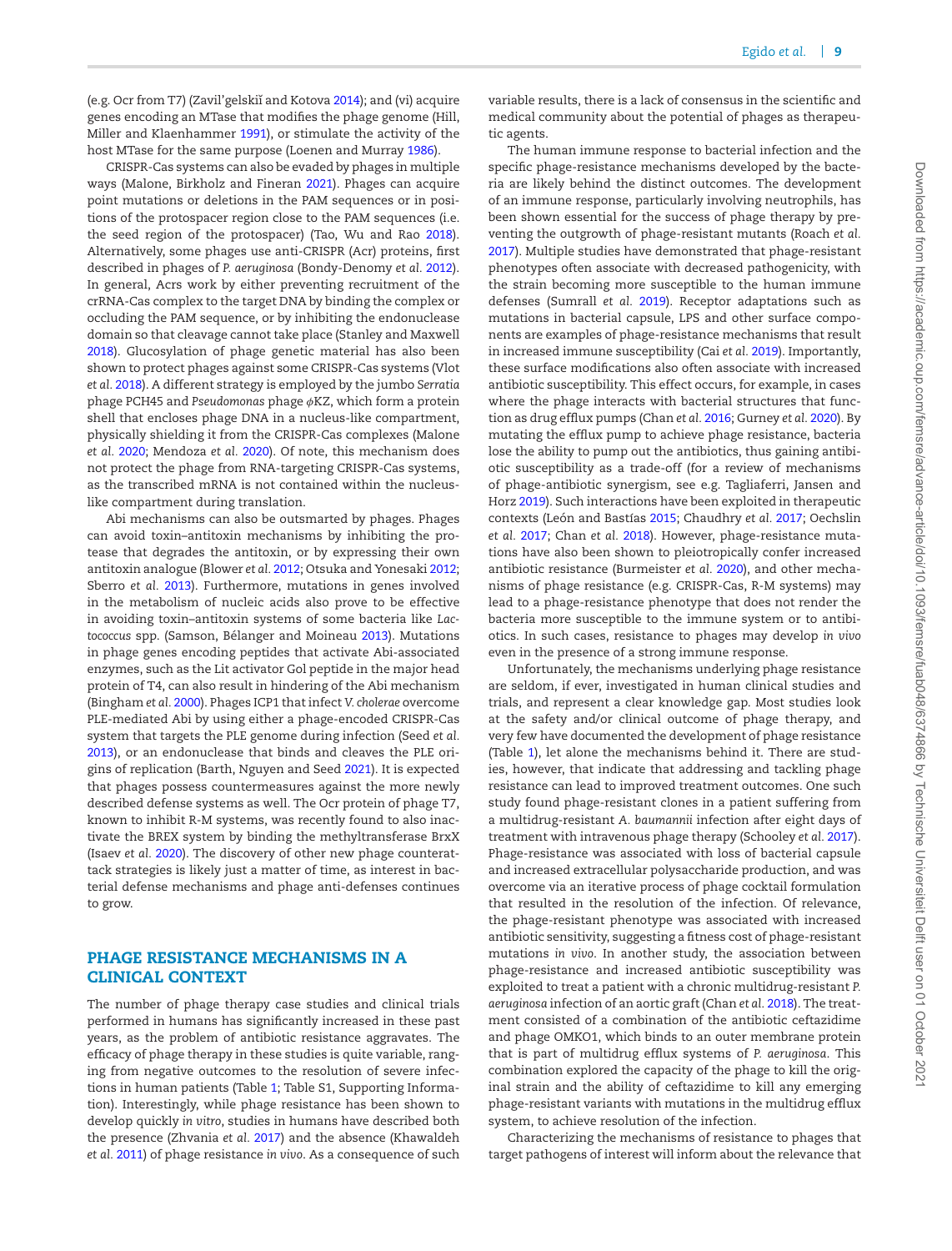| Clinical study/case report <sup>a</sup>                                                                                                                                  | Safety         | Clinical outcome <sup>b</sup> | Phage resistance <sup>c</sup>                                                                                                                                                            | Mechanism of resistance                                                                     | Ref.                        |
|--------------------------------------------------------------------------------------------------------------------------------------------------------------------------|----------------|-------------------------------|------------------------------------------------------------------------------------------------------------------------------------------------------------------------------------------|---------------------------------------------------------------------------------------------|-----------------------------|
| Klebsiella pneumoniae treated<br>with phages and antibiotics<br>Tibia bone infection with<br>MDR A. baumannii and                                                        | Well tolerated | Successful                    | patient; found in in vitro<br>experiments with<br>Not found in the<br>isolates                                                                                                           | Mutations in surface adhesin<br>the EpsG family (speculated)<br>and glycosyl-transferase of | (Nir-Paz et al. 2019)       |
| with phages and antibiotics<br>baumannii infection treated<br>Necrotizing pancreatitis<br>patient with an MDR A.                                                         | Well tolerated | Successful                    | isolate was found and<br>A resistant bacterial<br>used to select a new<br>phage                                                                                                          | Loss of bacterial capsule and<br>polysaccharide production<br>increased extracellular       | (Schooley et al. 2017)      |
| MDR P. aeruginosa infection<br>Cystic fibrosis patient with<br>treated with phages and<br>antibiotics                                                                    | Well tolerated | Successful                    | One resistant isolate<br>was identified                                                                                                                                                  | Not described                                                                               | (Law et al. 2019)           |
| Patient with K. pneumoniae<br>treated with non-active<br>antibiotics and phages<br>urinary tract infection                                                               | Well tolerated | Successful                    | resistant to two rounds<br>cocktail and previously<br>of phage cocktails but<br>combination of a third<br>inactive antibiotics<br>Bacteria became<br>were ultimately<br>sensitive to the | Not yet elucidated                                                                          | (Bao et al. 2020)           |
| Patient with periprosthetic<br>osteomyelitis treated with<br>joint infection and MDR P.<br>phages and antibiotics<br>aeruginosa chronic                                  | Well tolerated | Successful                    | Not identified                                                                                                                                                                           | Not applicable                                                                              | (Tkhilaishvili et al. 2020) |
| aeruginosa uninary tract<br>phages and antibiotics<br>infection treated with<br>Patient with MDR P.                                                                      | Well tolerated | Successful                    | Not identified                                                                                                                                                                           | Not applicable                                                                              | (Khawaldeh et al. 2011)     |
| Aortic graft infection with P.<br>phage targeting an efflux<br>aeruginosa treated with a<br>pump protein and<br>antibiotics                                              | Well tolerated | Clinical improvement          | sensitization of bacteria<br>Explored to cause<br>Yes, as expected.<br>to antibiotic.                                                                                                    | protein (M of mexAB and<br>Mutations in receptor<br>mexXY efflux system)                    | (Chan et al. 2018)          |
| Mycobacterium abscessus and<br>Cystic fibrosis patient with<br>treated with engineered<br>P. aeruginosa infection<br>phages                                              | Well tolerated | Clinical improvement          | vitro for two of the three<br>Resistance detected in<br>phages administered                                                                                                              | Not described                                                                               | (Dedrick et al. 2019)       |
| Netherton syndrome patient<br>treated with phage cocktails<br>aureus infection and allergy<br>with MDR Staphylococcus<br>to multiple antibiotics<br>topically and orally | Well tolerated | Clinical improvement          | cocktail was identified<br>Resistance to a phage<br>after 3 months of<br>treatment                                                                                                       | Not described                                                                               | (Zhvania et al. 2017)       |

<span id="page-9-0"></span>Table 1. Case studies and clinical trials of phage therapy in humans, with associated safety, and clinical and phage-resistance outcomes. **Table 1.** Case studies and clinical trials of phage therapy in humans, with associated safety, and clinical and phage-resistance outcomes.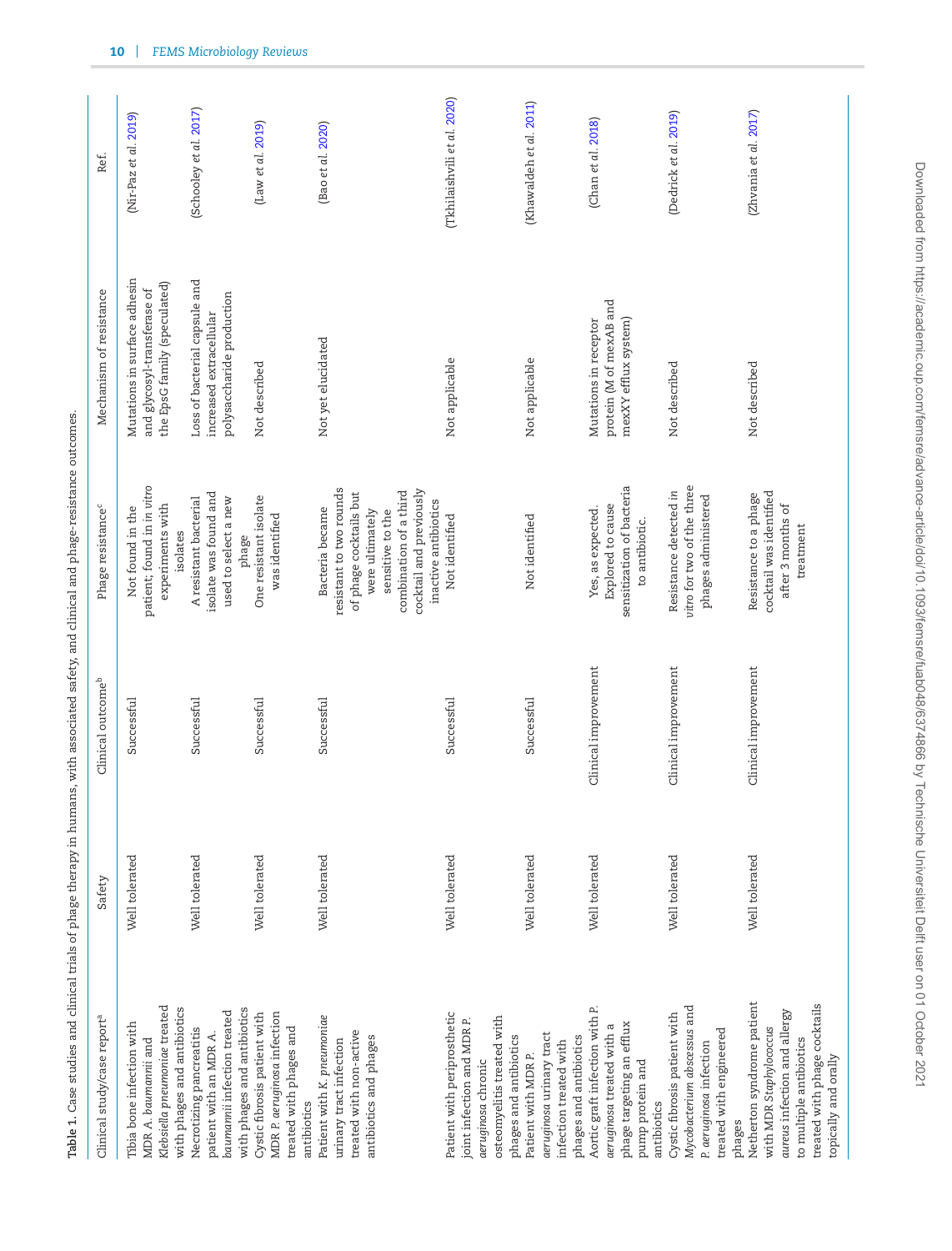| Clinical study/case report <sup>a</sup>                                                                                                                                                     | Safety                                                                                                                                                                                      | Clinical outcome <sup>b</sup>                                                                                                                                                                                        | Phage resistance <sup>c</sup>                                                                                                                                                                                 | Mechanism of resistance                                                                                                                                                                                  | Ref.                               |
|---------------------------------------------------------------------------------------------------------------------------------------------------------------------------------------------|---------------------------------------------------------------------------------------------------------------------------------------------------------------------------------------------|----------------------------------------------------------------------------------------------------------------------------------------------------------------------------------------------------------------------|---------------------------------------------------------------------------------------------------------------------------------------------------------------------------------------------------------------|----------------------------------------------------------------------------------------------------------------------------------------------------------------------------------------------------------|------------------------------------|
| with phages and antibiotics<br>aureus bacteremia treated<br>Thirteen patients with S.                                                                                                       | Well tolerated                                                                                                                                                                              | Clinical improvement<br>in eight of the<br>patients                                                                                                                                                                  | detected in vivo in three<br>susceptibility were<br>Changes in phage<br>patients                                                                                                                              | recovered from one of the<br>polymorphisms were<br>detected in isolates<br>Single nucleotide<br>patients                                                                                                 | (Petrovic Fabijan et al.<br>2020b) |
| with phages and antibiotics<br>aeruginosa and Burkholderia<br>dolosa infections treated<br>Three lung transplant<br>patients with MDR P.                                                    | Well tolerated                                                                                                                                                                              | Clinical improvement<br>in two of three<br>patients                                                                                                                                                                  | Resistant isolates were<br>identified post-therapy<br>in one of the patients<br>who had a successful<br>outcome                                                                                               | Not described                                                                                                                                                                                            | (Aslam et al. 2019)                |
| treated with a phage cocktail<br>Patient with bronchiectasis<br>and M. abscessus infection<br>and antibiotics                                                                               | Well tolerated                                                                                                                                                                              | antiphage immune<br>Failure due to<br>response                                                                                                                                                                       | appeared to one out of<br>three phages in the<br>Resistant isolates<br>cocktail                                                                                                                               | Not described                                                                                                                                                                                            | (Dedrick et al. 2021)              |
| antibiotics, phages and fibrin<br>Eight cardiothoracic surgery<br>patients treated with<br>glue                                                                                             | Well tolerated except<br>for an increase in<br>inflammation                                                                                                                                 | experience sufficient<br>Successful in five of<br>complications; one<br>bacterial clearance<br>and died of sepsis<br>improvement but<br>died of unrelated<br>the patients; two<br>patients showed<br>patient did not | mutated in one of the<br>appeared to have<br>Bacterial isolates<br>patients                                                                                                                                   | Not described                                                                                                                                                                                            | (Rubalskii et al. 2020)            |
| Ten patients with diverse<br>treated with intravenous<br>MDR bacterial infections<br>phage cocktails and<br>antibiotics                                                                     | Well tolerated except<br>after first dose of the<br>cocktail (subsequent<br>by one patient, who<br>shortness of breath<br>developed fever,<br>doses were well<br>wheezing and<br>tolerated) | Successful for seven<br>out of ten patients                                                                                                                                                                          | three of the patients, but<br>resistant isolates (two of<br>Resistance developed in<br>was overcome through<br>phages specific for the<br>these cases still had a<br>successful outcome)<br>administration of | Not described                                                                                                                                                                                            | (Aslam et al. 2020)                |
| infected with P. aeruginosa in<br>efficacy of a phage cocktail<br>26 patients (13 treated, 13<br>Phases I-II clinical trial to<br>assess the safety and<br>to treat burn wounds<br>control) | Fewer adverse events<br>were observed in the<br>phage-treated group<br>than in the group<br>treated with the<br>standard of care                                                            | doses of phages than<br>(patients were being<br>originally intended)<br>insufficient efficacy<br>Trial was stopped<br>10000-fold lower<br>exposed to<br>because of                                                   | resistant isolates were<br>susceptible and<br>Intermediately<br>found                                                                                                                                         | Not described                                                                                                                                                                                            | (Jault et al. 2019)                |
| performed on 153 patients<br>with different infections<br>Report of phage therapy                                                                                                           | Diverse                                                                                                                                                                                     | Diverse                                                                                                                                                                                                              | Resistance and changes<br>profile were detected in<br>in the phage typing<br>multiple cases                                                                                                                   | Not described                                                                                                                                                                                            | (Międzybrodzki et al.<br>2012)     |
|                                                                                                                                                                                             |                                                                                                                                                                                             |                                                                                                                                                                                                                      |                                                                                                                                                                                                               | °Only clinical studies/case reports for which phage resistance was investigated are shown. For a full list of clinical studies and case reports with phages, refer to Table 51 (Supporting Information). |                                    |

**Table 1.** Continued

Table 1. Continued

Downloaded from https://academic.oup.com/femsre/advance-article/doi/10.1093/femsre/fuab048/6374866 by Technische Universiteit Delft user on 01 October 2021 Downloaded from https://academic.oup.com/femsre/advance-article/doi/10.1093/femsre/fuab048/6374866 by Technische Universiteit Delft user on 01 October 2021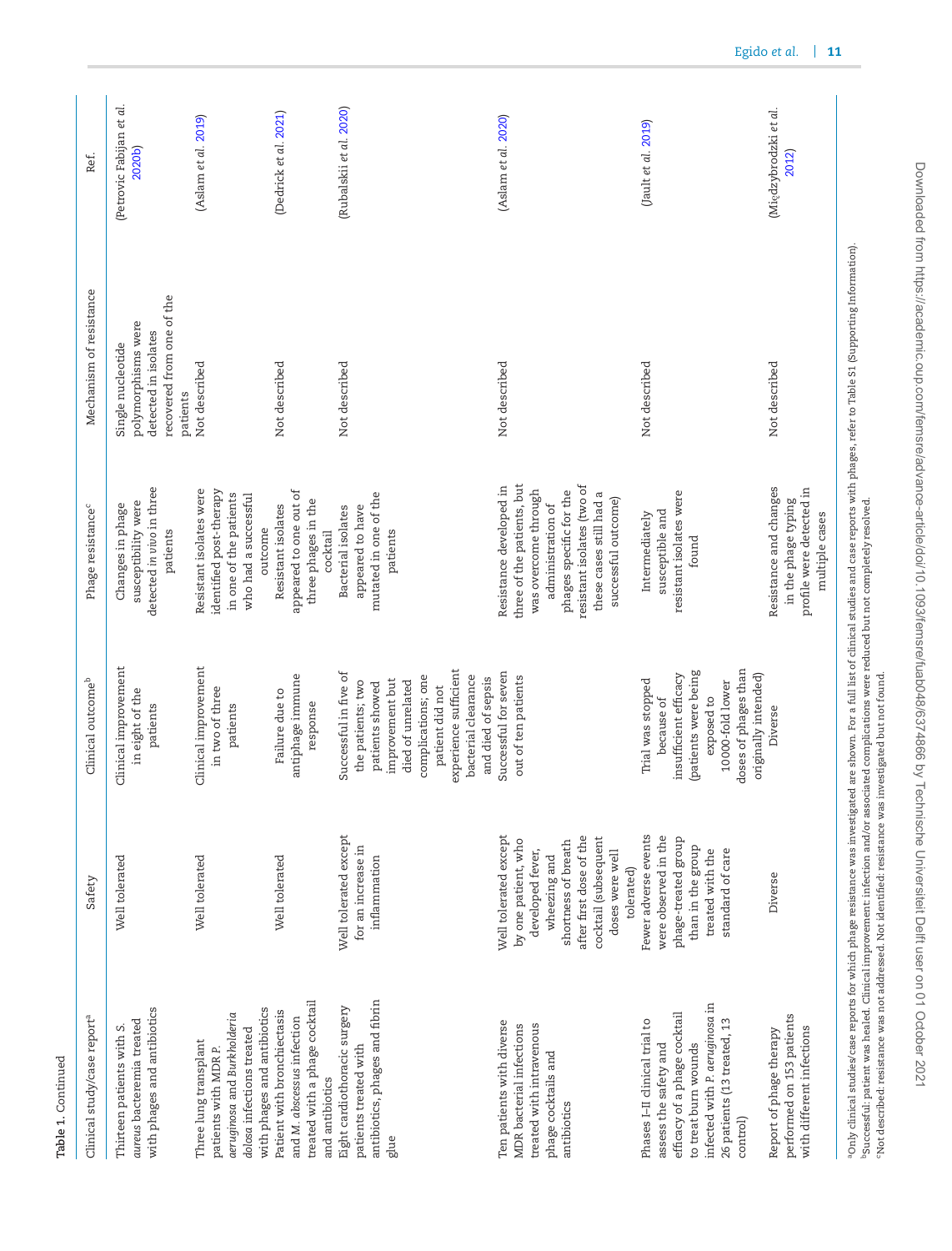each phage defense system has in a clinical context, in terms of frequency with which they occur in pathogens and their association with virulence and antibiotic susceptibility of the pathogen. Furthermore, certain natively present defense systems like R-M may affect and reduce the choice of phages available to use in a therapeutic setting. Another issue to consider is that the development of resistance (as well as treatment efficacy) may significantly differ when using single- or multi-phage treatment approaches, and may also vary with the timing and order of phage administration (Wright *et al.* [2019\)](#page-15-38). The more widespread use of bacteriophages for therapeutic purposes could lead to selection for phage-resistant phenotypes that arise through horizontal gene transfer of phage defense systems. Understanding the complexity of interactions and mechanisms leading to phage resistance will aid the development of phage-based treatments with better clinical outcomes and to engineered phages that may overcome host defense systems.

#### **CONCLUDING REMARKS**

In this review, we have provided an overview of the current knowledge of mechanisms behind existing and developing phage resistance, and highlighted the potential knowledge gaps and clinical importance of phage resistance for phage therapeutic strategies. While our understanding of the mechanisms behind phage resistance has expanded in recent years, many defense systems remain uncharacterized or yet undiscovered. As such, the complete picture of phage resistance development remains elusive, especially in the context of the human body.

For phage therapy to move forward, it is imperative that clinical studies and trials also assess the development of resistance in a systematic manner, in which both the emergence of phage resistance and the mechanisms behind it are included in the investigation. Sequencing technologies and genome analysis of both bacterial strains and phages may allow for the identification of defense and anti-defense systems in clinical isolates. Such data will prove invaluable for isolating and selecting candidate phages, as well as for predicting the outcome of the therapeutic intervention.

Improved understanding of how defense systems affect phage therapy, combined with an increased knowledge of the anti-defense strategies employed by phages to counteract bacterial defenses, will greatly contribute to the development of more effective phage-based therapeutic approaches.

### **SUPPLEMENTARY DATA**

Supplementary data are available at *[FEMSRE](https://academic.oup.com/femsre/article-lookup/doi/10.1093/femsre/fuab048#supplementary-data)* online.

## **ACKNOWLEDGMENTS**

The present work is part of the research programme of the Netherlands Centre for One Health (NCOH).

## **FUNDING**

This work was supported by donations from the public and the University Fund from the Delft University of Technology to Fagenbank; the Netherlands Organisation for Scientific Research [NWA Startimpulse 17.366 to ARC and Vici VI.C.182.027 to SJJB]; and the European Research Council under the European Union's Horizon 2020 research and innovation programme [grant agreement no. 101003229 to SJJB].

*Conflict of interest.* None declared.

#### **REFERENCES**

- <span id="page-11-3"></span>Abraham JM, Freitag CS, Clements JR *et al.* An invertible element of DNA controls phase variation of type 1 fimbriae of *Escherichia coli*. *Proc Natl Acad Sci USA* 1985;**82**:5724–7.
- <span id="page-11-5"></span>Al-Attar S, Westra ER, van der Oost J *et al.* Clustered regularly interspaced short palindromic repeats (CRISPRs): the hallmark of an ingenious antiviral defense mechanism in prokaryotes. *Biol Chem* 2011;**392**:277–89.
- <span id="page-11-4"></span>Alseth EO, Pursey E, Luján AM et al. Bacterial biodiversity drives the evolution of CRISPR-based phage resistance. *Nature* 2019;**574**:549–52.
- <span id="page-11-16"></span>Aslam S, Courtwright AM, Koval C *et al.* Early clinical experience of bacteriophage therapy in 3 lung transplant recipients. *Am J Transplant* 2019;**19**:2631–9.
- <span id="page-11-17"></span>Aslam S, Lampley E, Wooten D *et al.* Lessons learned from the first 10 consecutive cases of intravenous bacteriophage therapy to treat multidrug-resistant bacterial infections at a single center in the United States. *Open Forum Infect Dis* 2020;**7**:ofaa389.
- <span id="page-11-0"></span>Atanasiu C, Su TJ, Sturrock SS *et al.* Interaction of the ocr gene 0.3 protein of bacteriophage T7 with EcoKl restriction/modification enzyme. *Nucleic Acids Res* 2002;**30**:3936–44.
- <span id="page-11-7"></span>Athukoralage JS, White MF. Cyclic oligoadenylate signalling and regulation by ring nucleases during type III CRISPR defence. *RNA* 2021;**27**:855–67.
- <span id="page-11-15"></span>Bao J, Wu N, Zeng Y *et al.* Non-active antibiotic and bacteriophage synergism to successfully treat recurrent urinary tract infection caused by extensively drug-resistant *Klebsiella pneumoniae*. *Emerg Microbes Infect* 2020;**9**:771–4.
- <span id="page-11-14"></span>Barth ZK, Nguyen MH, Seed KD. A chimeric nuclease substitutes a phage CRISPR-Cas system to provide sequence-specific immunity against subviral parasites. *Elife* 2021;**10**:2021.02.21.432181.
- <span id="page-11-6"></span>Barth ZK, Silvas TV, Angermeyer A *et al.* Genome replication dynamics of a bacteriophage and its satellite reveal strategies for parasitism and viral restriction. *Nucleic Acids Res* 2020;**48**:249–63.
- <span id="page-11-10"></span>Benler S, Cobián-Güemes AG, McNair K et al. A diversitygenerating retroelement encoded by a globally ubiquitous Bacteroides phage. *Microbiome* 2018;**6**:191.
- <span id="page-11-8"></span>Bernheim A, Millman A, Ofir G *et al.* Prokaryotic viperins produce diverse antiviral molecules. *Nature* 2021;**589**:120–4.
- <span id="page-11-1"></span>Bertozzi Silva J, Storms Z, Sauvageau D. Host receptors for bacteriophage adsorption. *FEMS Microbiol Lett* 2016;**363**:fnw002.
- <span id="page-11-13"></span>Bingham R, Ekunwe SIN, Falk S *et al.* The major head protein of bacteriophage T4 binds specifically to elongation factor Tu. *J Biol Chem* 2000;**275**:23219–26.
- <span id="page-11-12"></span>Blower TR, Evans TJ, Przybilski R *et al.* Viral evasion of a bacterial suicide system by RNA-based molecular mimicry enables infectious altruism. *PLoS Genet* 2012;**8**:e1003023.
- <span id="page-11-11"></span>Bondy-Denomy J, Pawluk A, Maxwell KL *et al.* Bacteriophage genes that inactivate the CRISPR/Cas bacterial immune system. *Nature* 2012;**493**:429–32.
- <span id="page-11-9"></span>Bondy-Denomy J, Qian J, Westra ER *et al.* Prophages mediate defense against phage infection through diverse mechanisms. *ISME J* 2016;**10**:2854–66.
- <span id="page-11-2"></span>Boulanger P, Jacquot P, Plançon L et al. Phage T5 straight tail fiber is a multifunctional protein acting as a tape measure and carrying fusogenic and muralytic activities. *J Biol Chem* 2008;**283**:13556–64.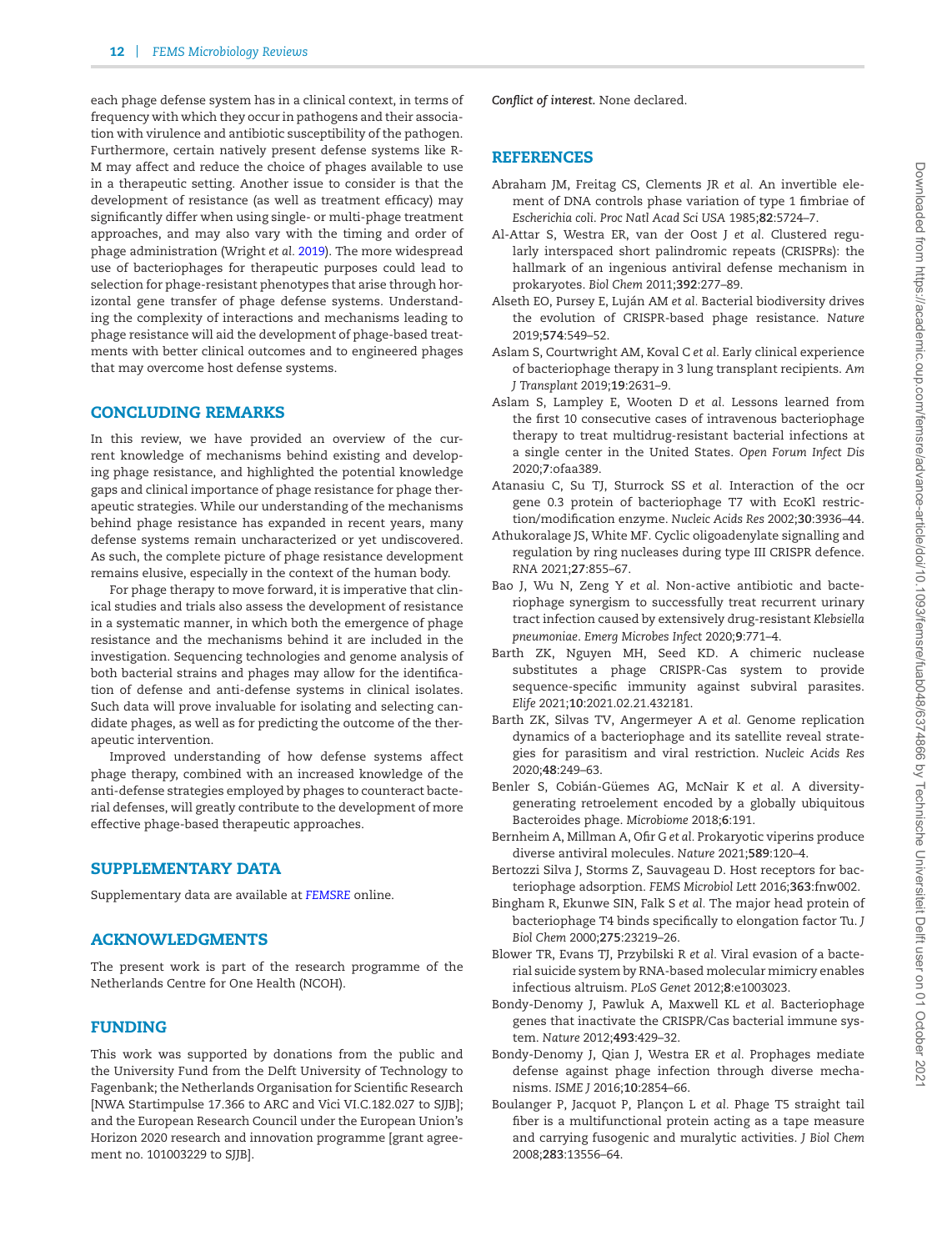- <span id="page-12-24"></span>Broniewski JM, Meaden S, Paterson S *et al.* The effect of phage genetic diversity on bacterial resistance evolution. *ISME J* 2020;**14**:828–36.
- <span id="page-12-25"></span>Brouns SJJ, Jore MM, Lundgren M *et al.* Small CRISPR RNAs guide antiviral defense in prokaryotes. *Science* 2008;**321**:960–4.
- <span id="page-12-14"></span>Burmeister AR, Fortier A, Roush C *et al.* Pleiotropy complicates a trade-off between phage resistance and antibiotic resistance. *Proc Natl Acad Sci USA* 2020;**117**:11207–16.
- <span id="page-12-35"></span>Cai R, Wang G, Le S *et al.* Three capsular polysaccharide synthesis-related glucosyltransferases, GT-1, GT-2 and WcaJ, are associated with virulence and phage sensitivity of Klebsiella pneumoniae. *Front Microbiol* 2019;**10**. DOI: 10.3389/fmicb.2019.01189.
- <span id="page-12-22"></span>Casadesús J, Low D. Epigenetic gene regulation in the bacterial world. *Microbiol Mol Biol Rev* 2006;**70**:830–56.
- <span id="page-12-36"></span>Chan BK, Sistrom M, Wertz JE *et al.* Phage selection restores antibiotic sensitivity in MDR Pseudomonas aeruginosa. *Sci Rep* 2016;**6**:1–8.
- <span id="page-12-38"></span>Chan BK, Turner PE, Kim S *et al.* Phage treatment of an aortic graft infected with *Pseudomonas aeruginosa*. *Evol Med Public Health* 2018;**2018**:60–6.
- <span id="page-12-1"></span>Chanishvili N. Phage therapy—history from Twort and d'Herelle through Soviet experience to current approaches. *Adv Virus Res* 2012;**83**:3–40.
- <span id="page-12-12"></span>Chapman-McQuiston E, Wu XL. Stochastic receptor expression allows sensitive bacteria to evade phage attack. Part I: experiments. *Biophys J* 2008a;**94**:4525–36.
- <span id="page-12-13"></span>Chapman-McQuiston E, Wu XL. Stochastic receptor expression allows sensitive bacteria to evade phage attack. Part II: theoretical analyses. *Biophys J* 2008b;**94**:4537–48.
- <span id="page-12-37"></span>Chaudhry WN, Concepción-Acevedo J, Park T et al. Synergy and order effects of antibiotics and phages in killing Pseudomonas aeruginosa biofilms. *PLoS One* 2017;**12**:e0168615.
- <span id="page-12-30"></span>Cheng X, Wang W, Molineux IJ. F exclusion of bacteriophage T7 occurs at the cell membrane. *Virology* 2004;**326**:340–52.
- <span id="page-12-7"></span>Choi KH, McPartland J, Kaganman I *et al.* Insight into DNA and protein transport in double-stranded DNA viruses: the structure of bacteriophage N4. *J Mol Biol* 2008;**378**:726–36.
- <span id="page-12-21"></span>Choi Y, Shin H, Lee J-H *et al.* Identification and characterization of a novel flagellum-dependent Salmonella-infecting bacteriophage, iEPS5. *Appl Environ Microbiol* 2013;**79**:4829–37.
- <span id="page-12-31"></span>Chopin M-C, Chopin A, Bidnenko E. Phage abortive infection in lactococci: variations on a theme. *Curr Opin Microbiol* 2005;**8**:473–9.
- <span id="page-12-32"></span>Cohen D, Melamed S, Millman A *et al.* Cyclic GMP–AMP signalling protects bacteria against viral infection. *Nature* 2019;**574**: 691–5.
- <span id="page-12-23"></span>Cota I, Sánchez-Romero MA, Hernández SB et al. Epigenetic control of Salmonella enterica O-antigen chain length: a tradeoff between virulence and bacteriophage resistance. *PLoS Genet* 2015;**11**:e1005667.
- <span id="page-12-6"></span>Cumby N, Reimer K, Mengin-Lecreulx D *et al.* The phage tail tape measure protein, an inner membrane protein and a periplasmic chaperone play connected roles in the genome injection process of *E. coli* phage HK97. *Mol Microbiol* 2015;**96**:437–47.
- <span id="page-12-0"></span>d'Herelle F. Sur un microbe invisible antagoniste des bacilles dysentériques. Comptes rendus Acad Sci Paris 1917;165:373-5.
- <span id="page-12-33"></span>Davies J. Specialized microbial metabolites: functions and origins. *J Antibiot (Tokyo)* 2013;**66**:361–4.
- <span id="page-12-5"></span>de Jonge PA, Nobrega FL, Brouns SJJ *et al.* Molecular and evolutionary determinants of bacteriophage host range. *Trends Microbiol* 2019;**27**:51–63.
- <span id="page-12-9"></span>De Smet J, Hendrix H, Blasdel BG *et al.* Pseudomonas predators: understanding and exploiting phage–host interactions. *Nat Rev Microbiol* 2017;**15**:517–30.
- <span id="page-12-17"></span>Decker K, Krauel V, Meesmann A *et al.* Lytic conversion of *Escherichia coli* by bacteriophage T5: blocking of the FhuA receptor protein by a lipoprotein expressed early during infection. *Mol Microbiol* 1994;**12**:321–32.
- <span id="page-12-40"></span>Dedrick RM, Freeman KG, Nguyen JA *et al.* Potent antibodymediated neutralization limits bacteriophage treatment of a pulmonary Mycobacterium abscessus infection. *Nat Med* 2021;**27**:1357–61.
- <span id="page-12-39"></span>Dedrick RM, Guerrero-Bustamante CA, Garlena RA *et al.* Engineered bacteriophages for treatment of a patient with a disseminated drug-resistant Mycobacterium abscessus. *Nat Med* 2019;**25**:730–3.
- <span id="page-12-34"></span>Dedrick RM, Jacobs-Sera D, Bustamante CAG *et al.* Prophagemediated defence against viral attack and viral counterdefence. *Nat Microbiol* 2017;**2**:16251.
- <span id="page-12-2"></span>Doron S, Melamed S, Ofir G *et al.* Systematic discovery of antiphage defense systems in the microbial pangenome. *Science* 2018;**359**. DOI: 10.1126/science.aar4120.
- <span id="page-12-27"></span>Doudna JA, Charpentier E. The new frontier of genome engineering with CRISPR-Cas9. *Science* 2014;**346**:1258096.
- <span id="page-12-10"></span>Drobysheva AV, Panafidina SA, Kolesnik MV *et al.* Structure and function of virion RNA polymerase of a crAss-like phage. *Nature* 2021;**589**:306–9.
- <span id="page-12-8"></span>Drulis-Kawa Z, Majkowska-Skrobek G, Maciejewska B *et al.* Learning from bacteriophages: advantages and limitations of phage and phage-encoded protein applications. *Curr Protein Pept Sci* 2013;**13**:699–722.
- <span id="page-12-16"></span>Duerkop BA, Huo W, Bhardwaj P *et al.* Molecular basis for lytic bacteriophage resistance in Enterococci. *mBio* 2016;**7**. DOI: 10.1128/MBIO.01304-16.
- <span id="page-12-29"></span>Dy RL, Przybilski R, Semeijn K *et al.* A widespread bacteriophage abortive infection system functions through a type IV toxin– antitoxin mechanism. *Nucleic Acids Res* 2014;**42**:4590–605.
- <span id="page-12-20"></span>Dybvig K. DNA rearrangements and phenotypic switching in prokaryotes. *Mol Microbiol* 1993;**10**:465–71.
- <span id="page-12-11"></span>Erez Z, Steinberger-Levy I, Shamir M *et al.* Communication between viruses guides lysis–lysogeny decisions. *Nature* 2017;**541**:488–93.
- <span id="page-12-15"></span>Eugster MR, Morax LS, Hüls VJ et al. Bacteriophage predation promotes serovar diversification in Listeria monocytogenes. *Mol Microbiol* 2015;**97**:33–46.
- <span id="page-12-4"></span>Fields BN, Knipe DM, David M *et al. Virology*. Lippincott-Raven Publishers, 1996.
- <span id="page-12-28"></span>Fineran PC, Blower TR, Foulds IJ *et al.* The phage abortive infection system, ToxIN, functions as a protein-RNA toxin– antitoxin pair. *Proc Natl Acad Sci USA* 2009;**106**:894–9.
- <span id="page-12-18"></span>Forde A, Fitzgerald GF. Molecular organization of exopolysaccharide (EPS) encoding genes on the lactococcal bacteriophage adsorption blocking plasmid, pCI658. *Plasmid* 2003;**49**:130–42.
- <span id="page-12-3"></span>Gao L, Altae-Tran H, Böhning F et al. Diverse enzymatic activities mediate antiviral immunity in prokaryotes. *Science* 2020;**369**:1077–84.
- <span id="page-12-19"></span>Gencay YE, Sørensen MCH, Wenzel CQ *et al.* Phase variable expression of a single phage receptor in Campylobacter jejuni NCTC12662 influences sensitivity toward several diverse CPS-dependent phages. *Front Microbiol* 2018;**9**:82.
- <span id="page-12-26"></span>Gleditzsch D, Pausch P, Müller-Esparza H et al. PAM identification by CRISPR-Cas effector complexes: diversified mechanisms and structures. *RNA Biol* 2018:1–14.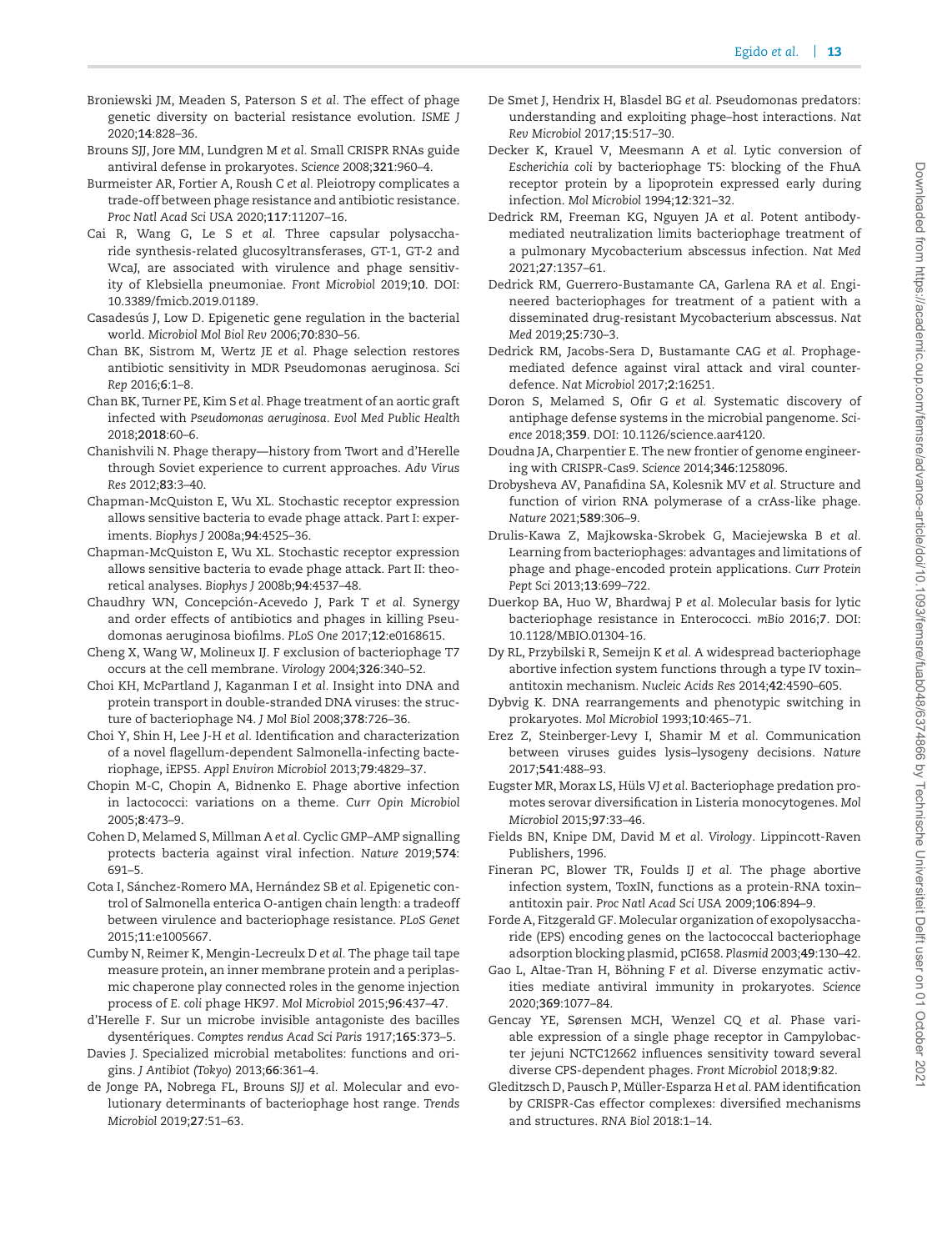- <span id="page-13-18"></span>Goldfarb T, Sberro H, Weinstock E *et al.* BREX is a novel phage resistance system widespread in microbial genomes. *EMBO J* 2015;**34**:169–83.
- <span id="page-13-36"></span>Golovenko D, Manakova E, Tamulaitiene G *et al.* Structural mechanisms for the 5 -CCWGG sequence recognition by the N- and C-terminal domains of EcoRII. *Nucleic Acids Res* 2009;**37**:6613–24.
- <span id="page-13-3"></span>González-García VA, Pulido-Cid M, Garcia-Doval C et al. Conformational changes leading to T7 DNA delivery upon interaction with the bacterial receptor. *J Biol Chem* 2015;**290**: 10038–44.
- <span id="page-13-19"></span>Gordeeva J, Morozova N, Sierro N *et al.* BREX system of *Escherichia coli* distinguishes self from non-self by methylation of a specific DNA site. *Nucleic Acids Res* 2019;**47**:253–65.
- <span id="page-13-10"></span>Gordillo Altamirano F, Forsyth JH, Patwa R *et al.* Bacteriophageresistant Acinetobacter baumannii are resensitized to antimicrobials. *Nat Microbiol* 2021;**6**:157–61.
- <span id="page-13-33"></span>Guo H, Arambula D, Ghosh P *et al.* Diversity-generating retroelements in phage and bacterial genomes. *Microbiol Spectr* 2014;**2**. DOI: 10.1128/microbiolspec.MDNA3-0029-2014.
- <span id="page-13-17"></span>Gupta R, Capalash N, Sharma P. Restriction endonucleases: natural and directed evolution. *Appl Microbiol Biotechnol* 2012;**94**:583–99.
- <span id="page-13-40"></span>Gurney J, Pradier L, Griffin JS *et al.* Phage steering of antibioticresistance evolution in the bacterial pathogen, Pseudomonas aeruginosa. *Evol Med Public Health* 2020;**2020**:148–57.
- <span id="page-13-8"></span>Hampton HG, Watson BNJ, Fineran PC. The arms race between bacteria and their phage foes. *Nature* 2020;**577**:327–36.
- <span id="page-13-11"></span>Hanlon GW, Denyer SP, Olliff CJ *et al.* Reduction in exopolysaccharide viscosity as an aid to bacteriophage penetration through Pseudomonas aeruginosa biofilms. *Appl Environ Microbiol* 2001;**67**:2746–53.
- <span id="page-13-26"></span>Hays SG, Seed KD. Dominant vibrio cholerae phage exhibits lysis inhibition sensitive to disruption by a defensive phage satellite. *eLife* 2020;**9**. DOI: 10.7554/eLife.53200.
- <span id="page-13-12"></span>Heichman KA, Johnson RC. The Hin invertasome: proteinmediated joining of distant recombination sites at the enhancer. *Science* 1990;**249**:511–7.
- <span id="page-13-30"></span>Helbig KJ, Beard MR. The role of viperin in the innate antiviral response. *J Mol Biol* 2014;**426**:1210–9.
- <span id="page-13-37"></span>Hill C, Miller LA, Klaenhammer TR. In vivo genetic exchange of a functional domain from a type II A methylase between lactococcal plasmid pTR2030 and a virulent bacteriophage. *J Bacteriol* 1991;**173**:4363–70.
- <span id="page-13-21"></span>Hille F, Richter H, Wong SP *et al.* The biology of CRISPR-Cas: backward and forward. *Cell* 2018;**172**:1239–59.
- <span id="page-13-6"></span>Hinton DM. Transcriptional control in the prereplicative phase of T4 development. *Virol J* 2010;**7**:1–16.
- <span id="page-13-7"></span>Hobbs Z, Abedon ST. Diversity of phage infection types and associated terminology: the problem with 'Lytic or lysogenic'. *FEMS Microbiol Lett* 2016;**363**:fnw047.
- <span id="page-13-0"></span>Iida S, Streiff MB, Bickle TA *et al.* Two DNA antirestriction systems of bacteriophage P1, darA, and darB: characterization of darA− phages. *Virology* 1987;**157**:156–66.
- <span id="page-13-1"></span>Isaev A, Drobiazko A, Sierro N *et al.* Phage T7 DNA mimic protein Ocr is a potent inhibitor of BREX defence. *Nucleic Acids Res* 2020;**48**:5397–406.
- <span id="page-13-20"></span>Jackson SA, McKenzie RE, Fagerlund RD *et al.* CRISPR-Cas: adapting to change. *Science* 2017;**356**. DOI: 10.1126/science.aal5056.
- <span id="page-13-43"></span>Jault P, Leclerc T, Jennes S *et al.* Efficacy and tolerability of a cocktail of bacteriophages to treat burn wounds infected by Pseudomonas aeruginosa (PhagoBurn): a randomised, controlled, double-blind phase 1/2 trial. *Lancet Infect Dis* 2019;**19**:35–45.
- <span id="page-13-32"></span>Juhala RJ, Ford ME, Duda RL *et al.* Genomic sequences of bacteriophages HK97 and HK022: pervasive genetic mosaicism in the lambdoid bacteriophages. *J Mol Biol* 2000;**299**:27–51.
- <span id="page-13-27"></span>Ka D, Oh H, Park E *et al.* Structural and functional evidence of bacterial antiphage protection by Thoeris defense system via NAD+ degradation. *Nat Commun* 2020;**11**:1–8.
- <span id="page-13-5"></span>Kemp P, Gupta M, Molineux IJ. Bacteriophage T7 DNA ejection into cells is initiated by an enzyme-like mechanism. *Mol Microbiol* 2004;**53**:1251–65.
- <span id="page-13-39"></span>Khawaldeh A, Morales S, Dillon B *et al.* Bacteriophage therapy for refractory Pseudomonas aeruginosa urinary tract infection. *J Med Microbiol* 2011;**60**:1697–700.
- <span id="page-13-2"></span>King A. Caudovirales. *Virus Taxonomy* Elsevier, 2012, 39–45.
- <span id="page-13-35"></span>Knecht LE, Veljkovic M, Fieseler L. Diversity and function of phage encoded depolymerases. *Front Microbiol* 2020;**10**:2949.
- <span id="page-13-13"></span>Koonin E V, Makarova KS, Wolf YI. Evolutionary genomics of defense systems in archaea and bacteria. *Annu Rev Microbiol* 2017;**71**:233–61.
- <span id="page-13-22"></span>Koonin EV, Makarova KS. Origins and evolution of CRISPR-Cas systems. *Philos Trans R Soc Lond B Biol Sci* 2019;**374**. DOI: 10.1098/rstb.2018.0087.
- <span id="page-13-9"></span>Kortright KE, Chan BK, Turner PE. High-throughput discovery of phage receptors using transposon insertion sequencing of bacteria. *Proc Natl Acad Sci* 2020;**117**:18670–9.
- <span id="page-13-29"></span>Kronheim S, Daniel-Ivad M, Duan Z *et al.* A chemical defence against phage infection. *Nature* 2018;**564**:283–6.
- <span id="page-13-25"></span>Labrie SJ, Mosterd C, Loignon S *et al.* A mutation in the methionine aminopeptidase gene provides phage resistance in Streptococcus thermophilus. *Sci Rep* 2019;**9**. DOI: 10.1038/s41598- 019-49975-4.
- <span id="page-13-31"></span>Labrie SJ, Samson JE, Moineau S. Bacteriophage resistance mechanisms. *Nat Rev Microbiol* 2010;**8**:317–27.
- <span id="page-13-34"></span>Latka A, Maciejewska B, Majkowska-Skrobek G *et al.* Bacteriophage-encoded virion-associated enzymes to overcome the carbohydrate barriers during the infection process. *Appl Microbiol Biotechnol* 2017;**101**:3103–19.
- <span id="page-13-42"></span>Law N, Logan C, Yung G *et al.* Successful adjunctive use of bacteriophage therapy for treatment of multidrug-resistant Pseudomonas aeruginosa infection in a cystic fibrosis patient. *Infection* 2019;**47**:665–8.
- <span id="page-13-41"></span>León M, Bastías R. Virulence reduction in bacteriophage resistant bacteria. *Front Microbiol* 2015;**06**:343.
- <span id="page-13-4"></span>Leptihn S, Gottschalk J, Kuhn A. T7 ejectosome assembly: a story unfolds. *Bacteriophage* 2016;**6**:e1128513.
- <span id="page-13-24"></span>Levitz R, Chapman D, Amitsur M *et al.* The optional *E. coli* prr locus encodes a latent form of phage T4-induced anticodon nuclease. *EMBO J* 1990;**9**:1383–9.
- <span id="page-13-38"></span>Loenen WA, Murray NE. Modification enhancement by the restriction alleviation protein (Ral) of bacteriophage lambda. *J Mol Biol* 1986;**190**:11–22.
- <span id="page-13-16"></span>Loenen WAM, Raleigh EA. The other face of restriction: modification-dependent enzymes. *Nucleic Acids Res* 2014;**42**:56–69.
- <span id="page-13-23"></span>Lopatina A, Tal N, Sorek R. Abortive infection: bacterial suicide as an antiviral immune strategy. *Ann Rev Virol* 2020;**7**:371–84.
- <span id="page-13-14"></span>Luria SE, Human ML. A nonhereditary, host-induced variation of bacterial viruses. *J Bacteriol* 1952;**64**:557–69.
- <span id="page-13-15"></span>Luria SE. Host-induced modifications of viruses. *Cold Spring Harb Symp Quant Biol* 1953;**18**:237–44.
- <span id="page-13-28"></span>Makarova KS, Timinskas A, Wolf YI *et al.* Evolutionary and functional classification of the CARF domain superfamily, key sensors in prokaryotic antivirus defense. *Nucleic Acids Res* 2020a;**48**:8828–47.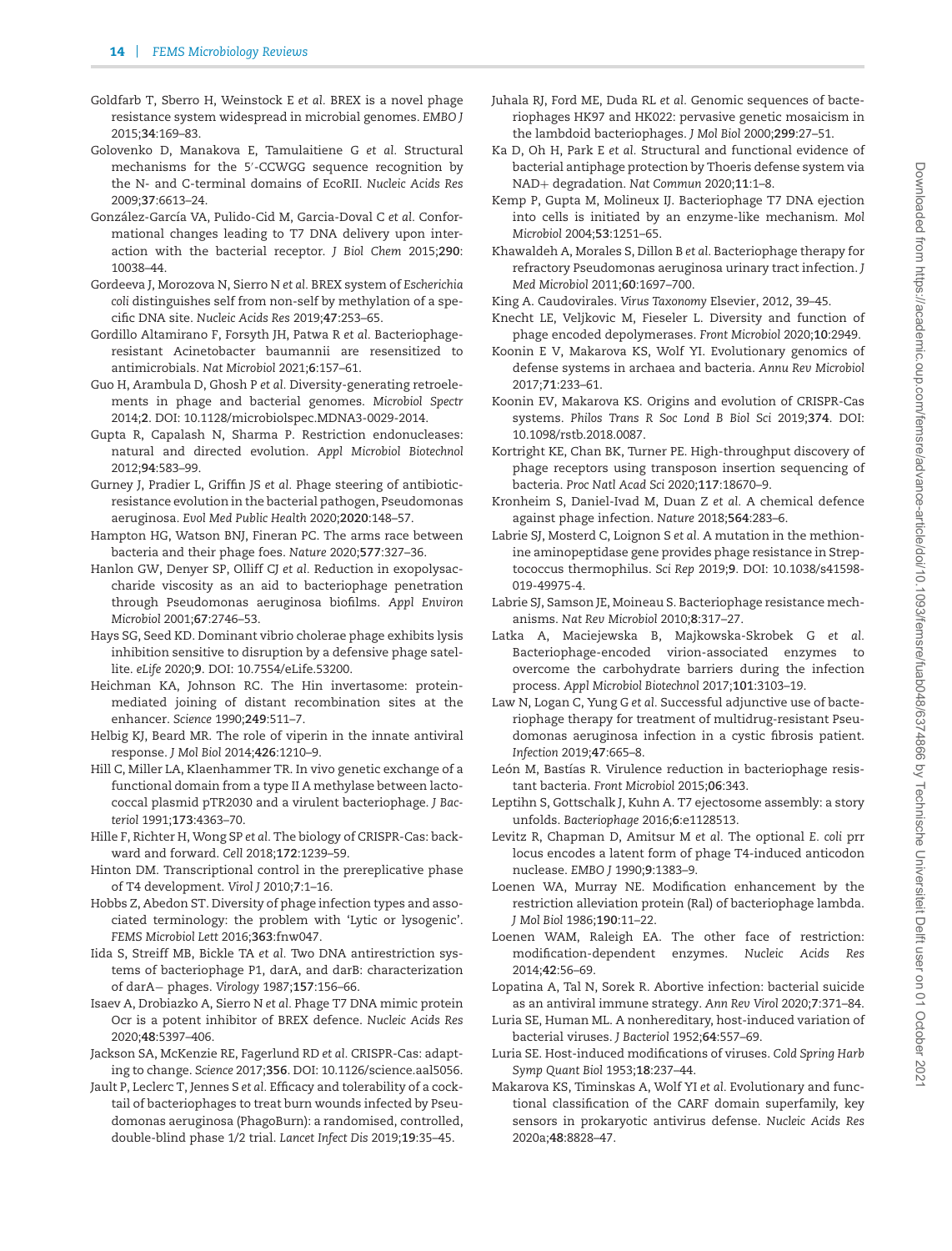- <span id="page-14-19"></span>Makarova KS, Wolf YI, Iranzo J *et al.* Evolutionary classification of CRISPR–Cas systems: a burst of class 2 and derived variants. *Nat Rev Microbiol* 2020b;**18**:67–83.
- <span id="page-14-34"></span>Malone LM, Birkholz N, Fineran PC. Conquering CRISPR: how phages overcome bacterial adaptive immunity. *Curr Opin Biotechnol* 2021;**68**:30–6.
- <span id="page-14-2"></span>Malone LM, Warring SL, Jackson SA *et al.* A jumbo phage that forms a nucleus-like structure evades CRISPR–Cas DNA targeting but is vulnerable to type III RNA-based immunity. *Nat Microbiol* 2020;**5**:48–55.
- <span id="page-14-13"></span>Mangalea MR, Duerkop BA. Fitness trade-offs resulting from bacteriophage resistance potentiate synergistic antibacterial strategies. *Infect Immun* 2020;**88**. DOI: 10.1128/IAI.00926-19.
- <span id="page-14-11"></span>Manning AJ, Kuehn MJ. Contribution of bacterial outer membrane vesicles to innate bacterial defense. *BMC Microbiol* 2011;**11**:258.
- <span id="page-14-18"></span>McGinn J, Marraffini LA. Molecular mechanisms of CRISPR–Cas spacer acquisition. *Nat Rev Microbiol* 2019;**17**:7–12.
- <span id="page-14-24"></span>McKitterick AC, LeGault KN, Angermeyer A *et al.* Competition between mobile genetic elements drives optimization of a phage-encoded CRISPR-Cas system: insights from a natural arms race. *Philos Trans R Soc Lond B Biol Sci* 2019;**374**. DOI: 10.1098/rstb.2018.0089.
- <span id="page-14-3"></span>Mendoza SD, Nieweglowska ES, Govindarajan S *et al.* A bacteriophage nucleus-like compartment shields DNA from CRISPR nucleases. *Nature* 2020;**577**:244–8.
- <span id="page-14-41"></span>Międzybrodzki R, Borysowski J, Weber-Dąbrowska B *et al.* Clinical aspects of phage therapy. *Adv Virus Res* 2012;**83**:73–121.
- <span id="page-14-17"></span>Millen AM, Horvath P, Boyaval P *et al.* Mobile CRISPR/Casmediated bacteriophage resistance in Lactococcus lactis. *PLoS One* 2012;**7**. DOI: 10.1371/journal.pone.0051663.
- <span id="page-14-26"></span>Millman A, Bernheim A, Stokar-Avihail A *et al.* Bacterial retrons function in anti-phage defense. *Cell* 2020a;**183**:1551–61.
- <span id="page-14-22"></span>Millman A, Melamed S, Amitai G *et al.* Diversity and classification of cyclic-oligonucleotide-based anti-phage signalling systems. *Nat Microbiol* 2020b:1–8.
- <span id="page-14-21"></span>Mills S, McAuliffe OE, Coffey A *et al.* Plasmids of lactococcigenetic accessories or genetic necessities? *FEMS Microbiol Rev* 2006;**30**:243–73.
- <span id="page-14-15"></span>Miyoshi T, Ito K, Murakami R *et al.* Structural basis for the recognition of guide RNA and target DNA heteroduplex by Argonaute. *Nat Commun* 2016;**7**:11846.
- <span id="page-14-0"></span>Moelling K, Broecker F, Willy C. A wake-up call: we need phage therapy now. *Viruses* 2018;**10**. DOI: 10.3390/v10120688.
- <span id="page-14-16"></span>Mojica FJM, Díez-Villaseñor C, García-Martínez J et al. Intervening sequences of regularly spaced prokaryotic repeats derive from foreign genetic elements. *J Mol Evol* 2005;**60**: 174–82.
- <span id="page-14-6"></span>Molineux IJ, Panja D. Popping the cork: mechanisms of phage genome ejection. *Nat Rev Microbiol* 2013;**11**:194–204.
- <span id="page-14-38"></span>Nir-Paz R, Gelman D, Khouri A *et al.* Successful treatment of antibiotic-resistant, poly-microbial bone infection with bacteriophages and antibiotics combination. *Clin Infect Dis* 2019;**69**:2015–8.
- <span id="page-14-5"></span>Nobrega FL, Vlot M, de Jonge PA *et al.* Targeting mechanisms of tailed bacteriophages. *Nat Rev Microbiol* 2018;**16**:760–73.
- <span id="page-14-23"></span>O'Hara BJ, Barth ZK, McKitterick AC *et al.* A highly specific phage defense system is a conserved feature of the Vibrio cholerae mobilome. *PLoS Genet* 2017;**13**:e1006838.
- <span id="page-14-37"></span>Oechslin F, Piccardi P, Mancini S *et al.* Synergistic interaction between phage therapy and antibiotics clears Pseudomonas aeruginosa infection in endocarditis and reduces virulence. *J Infect Dis* 2017;**215**:703–12.
- <span id="page-14-25"></span>Ofir G, Herbst E, Baroz M *et al.* Antiviral activity of bacterial TIR domains via signaling molecules that trigger cell death. *bioRxiv* 2021. DOI: 10.1101/2021.01.06.425286.
- <span id="page-14-14"></span>Ofir G, Melamed S, Sberro H *et al.* DISARM is a widespread bacterial defence system with broad anti-phage activities. *Nat Microbiol* 2018;**3**:90–8.
- <span id="page-14-1"></span>Otsuka Y, Yonesaki T. Dmd of bacteriophage T4 functions as an antitoxin against Escherichia coli LsoA and RnlA toxins. *Mol Microbiol* 2012;**83**:669–81.
- <span id="page-14-20"></span>Page R, Peti W. Toxin–antitoxin systems in bacterial growth arrest and persistence. *Nat Chem Biol* 2016;**12**:208–14.
- <span id="page-14-7"></span>Panja D, Molineux IJ. Dynamics of bacteriophage genome ejection in vitro and in vivo. *Phys Biol* 2010;**7**. DOI: 10.1088/1478- 3975/7/4/045006.
- <span id="page-14-28"></span>Parma DH, Snyder M, Sobolevski S *et al.* The Rex system of bacteriophage lambda: tolerance and altruistic cell death. *Genes Dev* 1992;**6**:497–510.
- <span id="page-14-31"></span>Paul BG, Burstein D, Castelle CJ *et al.* Retroelement-guided protein diversification abounds in vast lineages of Bacteria and Archaea. *Nat Microbiol* 2017;**2**:17045.
- <span id="page-14-27"></span>Pedruzzi I, Rosenbusch JP, Locher KP. Inactivation in vitro of the *Escherichia coli* outer membrane protein FhuA by a phage T5 encoded lipoprotein. *FEMS Microbiol Lett* 1998;**168**:119–25.
- <span id="page-14-8"></span>Petrovic Fabijan A, Khalid A, Maddocks S *et al.* Phage therapy for severe bacterial infections: a narrative review. *Med J Aust* 2020a;**212**:279–85.
- <span id="page-14-39"></span>Petrovic Fabijan A, Lin RCY, Ho J *et al.* Safety of bacteriophage therapy in severe Staphylococcus aureus infection. *Nat Microbiol* 2020b;**5**:465–72.
- <span id="page-14-29"></span>Pope WH, Jacobs-Sera D, Russell DA *et al.* Expanding the diversity of mycobacteriophages: insights into genome architecture and evolution. *PLoS One* 2011;**6**:e16329.
- <span id="page-14-9"></span>Puigbò P, Lobkovsky AE, Kristensen DM et al. Genomes in turmoil: quantification of genome dynamics in prokaryote supergenomes. *BMC Med* 2014;**12**. DOI: 10.1186/s12915-014- 0066-4.
- <span id="page-14-10"></span>Riede I, Eschbach ML. Evidence that TraT interacts with OmpA of *Escherichia coli*. *FEBS Lett* 1986;**205**:241–5.
- <span id="page-14-4"></span>Roach DR, Debarbieux L. Phage therapy: awakening a sleeping giant. *Emerg Top Life Sci* 2017;**1**:93–103.
- <span id="page-14-36"></span>Roach DR, Leung CY, Henry M *et al.* Synergy between the host immune system and bacteriophage is essential for successful phage therapy against an acute respiratory pathogen. *Cell Host Microbe* 2017;**22**:38–47.
- <span id="page-14-32"></span>Rocha EPC, Danchin A, Viari A. Evolutionary role of restriction/modification systems as revealed by comparative genome analysis. *Genome Res* 2001;**11**:946–58.
- <span id="page-14-30"></span>Rousset F, Dowding J, Bernheim A *et al.* Prophage-encoded hotspots of bacterial immune systems. *bioRxiv* 2021. DOI: 10.1101/2021.01.21.427644.
- <span id="page-14-40"></span>Rubalskii E, Ruemke S, Salmoukas C *et al.* Bacteriophage therapy for critical infections related to cardiothoracic surgery. *Antibiotics* 2020;**9**. DOI: 10.3390/antibiotics9050232.
- <span id="page-14-33"></span>Rusinov IS, Ershova AS, Karyagina AS *et al.* Avoidance of recognition sites of restriction-modification systems is a widespread but not universal anti-restriction strategy of prokaryotic viruses. *BMC Genomics* 2018;**19**:885.
- <span id="page-14-35"></span>Samson JE, Bélanger M, Moineau S. Effect of the abortive infection mechanism and type III toxin/antitoxin system AbiQ on the lytic cycle of Lactococcus lactis phages. *J Bacteriol* 2013;**195**:3947–56.
- <span id="page-14-12"></span>Sarkari J, Pandit N, Moxon ER *et al.* Variable expression of the Opc outer membrane protein in *Neisseria meningitidis* is caused